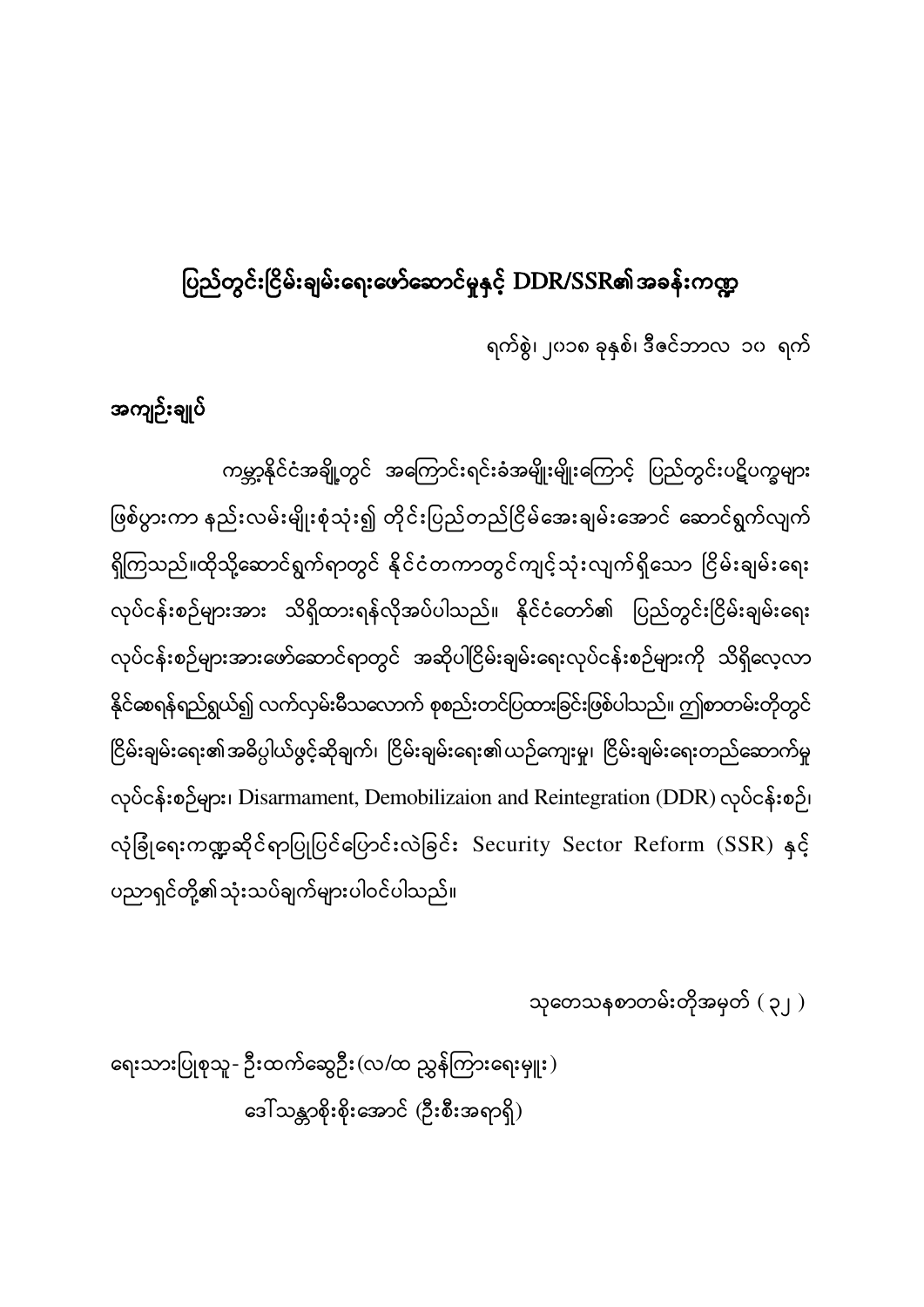#### မ

|                   |                                                                        | ၃  |
|-------------------|------------------------------------------------------------------------|----|
| $\mathbf{u}$      |                                                                        | ၃  |
| <b>IIÇ</b>        |                                                                        | ၄  |
| ÇII               |                                                                        | િ  |
| ၅။                |                                                                        | ?  |
| ၆။                |                                                                        | ၁၂ |
| $2^{\frac{1}{2}}$ | လုံခြုံရေးကဏ္ဍဆိုင်ရာပြုပြင်ပြောင်းလဲခြင်း(Security Sector Reform-SSR) | рc |
| ၈။                |                                                                        | ၁၆ |
|                   |                                                                        | ၁၉ |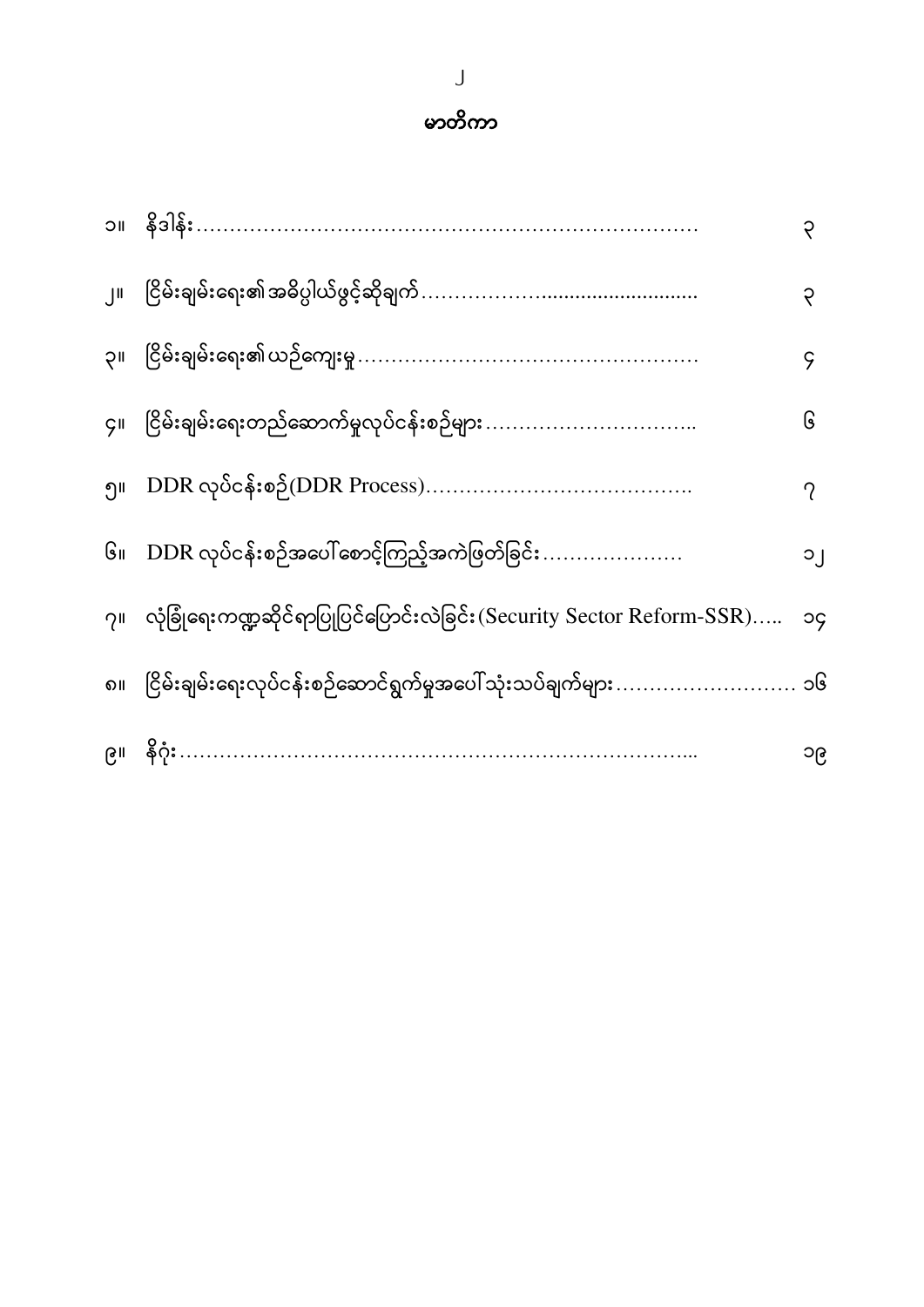၃။ ငြိမ်းချမ်းရေးသုတေသီတစ်ဦးဖြစ်သူ Johan Galtung က ဆေးပညာနယ်ပယ် တွင် ရောဂါဘယသည် ကျန်းမာရေး၏ဆန့်ကျင်ဘက်ဖြစ်သည်ဟူသော သတ်မှတ်ချက်ကို နမူနာယူပြီး ငြိမ်းချမ်းရေးသုတေသနနယ်ပယ်တွင် အကြမ်းဖက်မှုအား ငြိမ်းချမ်းရေး၏ ရန်သူအဖြစ်သတ်မှတ်ခဲ့သည်။ လူ့အဖွဲ့အစည်းအလွှာအသီးသီးတွင် အသွင်အမျိုးမျိုးနှင့် ဖြစ်ပေါ် နေသော အကြမ်းဖက်မှုများလျှော့ချခြင်းကို Negative Peace ဟုသတ်မှတ်ကြပါသည်။ ငြိမ်းချမ်းရေးဆိုသည့်အဓိပ္ပါယ်အား လျှော့ချခြင်းအသွင် Negative Peace ဟု သတ်မှတ်မှု

ငြိ<mark>မ်း</mark>ချမ်းရေး၏အဓိပ္ပါယ်ဖွင့်ဆိုချက် ĺ ၂။ ငြိမ်းချမ်းရေးဆိုသည်မှာ စစ်ပွဲများနှင့်ဆူပူမငြိမ်မသက်မှုများကင်းဝေးပြီး လူများအကြား ပဋိပက္ခများမရှိဘဲ ပျော်ရွှင်စွာအတူယှဉ်တွဲနေထိုင်ခြင်းဟု အဓိပ္ပါယ်ဖွင့်ဆိုကြပါသည်။° အတူ တကွယှဉ်တွဲနေထိုင်မှု၊ အတွင်းစိတ်တည်ငြိမ်အေးချမ်းမှု၊ ထိပ်တိုက်ရင်ဆိုင်အင်အားသုံးခြင်း မှကင်းဝေးခြင်းတို့သည် ငြိမ်းချမ်းရေး၏အနှစ်သာရများပင်ဖြစ်ပါသည်။

အချက်အလက်များကို ရေးသားဖော်ပြထားပါသည်။

၁။ ငြိမ်းချမ်းရေးလုပ်ငန်းစဉ်များသည် ရှုပ်ထွေးပြီးသိမ်မွေ့နက်နဲပါသည်။ ငြိမ်းချမ်းရေး ဖော်ဆောင်ခြင်းသည် စစ်ပွဲဆင်နွဲခြင်းထက်ပိုမိုခက်ခဲကြောင်း ပညာရှင်များကသုံးသပ်ခဲ့ကြ ပါသည်။ ငြိမ်းချမ်းရေးတည်ဆောက်မှုလုပ်ငန်းစဉ်သည် အခြေအနေအချိန်အခါ၊ နောက်ခံ အကြောင်းအချက်များနှင့် နေရာဒေသများအပေါ်မူတည်၍ ကွဲပြားမှုများရှိနိုင်ပါသည်။ ငြိမ်းချမ်းရေးလုပ်ငန်းစဉ်တွင် လက်နက်ဖြုတ်သိမ်းခြင်း (Disarmament)၊ တပ်ဖွဲ့များ ဖျက်သိမ်းခြင်း (Demobilization) ၊ ပြန်လည်ပေါင်းစည်းခြင်း (Reintegration) ဆိုသည့် DDR လုပ်ငန်းစဉ်နှင့် လုံခြုံရေးဆိုင်ရာပြုပြင်ပြောင်းလဲခြင်း (Security Sector Reform) (SSR) လုပ်ငန်းစဉ်များသည် အရေးကြီးသောလုပ်ငန်းစဉ်များဖြစ်ပါသည်။ (နောင်တွင် DDR နှင့် SSR ဟုဖော်ပြသွားပါမည်။) ဤစာတမ်းတိုတွင် အဆိုပါလုပ်ငန်းစဉ်များနှင့်ပတ်သက်သည့်

<sup>1</sup> 1 https://dictionary.cambridge.org/dictionary/english/peace (Access date 6.8.2018)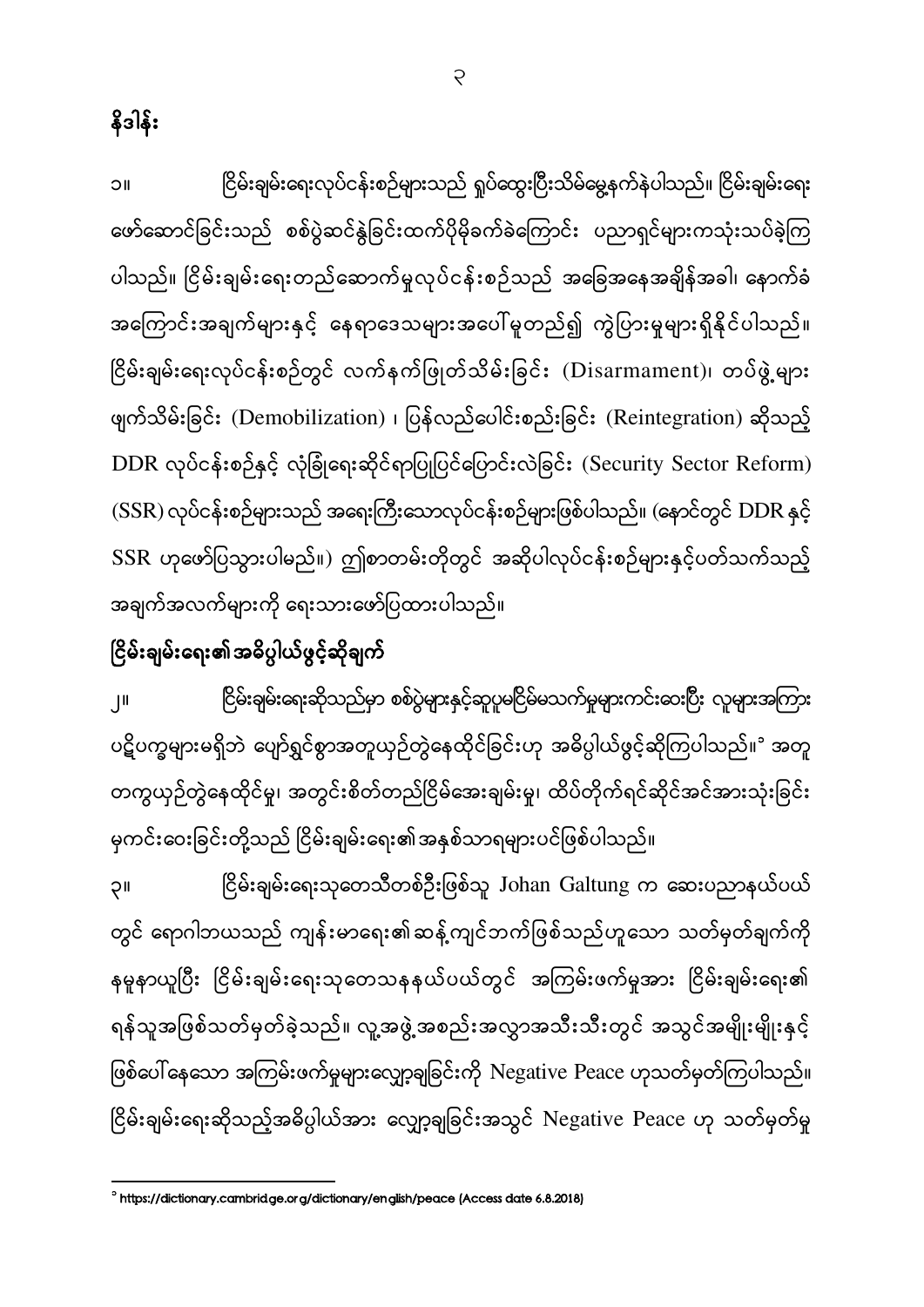များရှိသကဲ့သို့ Positive Peace အဖြစ် ငြိမ်းချမ်းရေးဆိုသည်မှာ လွတ်လပ်မှု၊ တရားမျှတမှု၊ တန်းတူညီမျှမှု၊ သွေးစည်းမှု၊ ရေရှည်ဖွံ့ဖြိုးတိုးတက်မှု၊ တွေ့ဆုံဆွေးနွေးမှုနှင့် အခြေခံလူသား လိုအပ်ချက်များကို ဖြည့်ဆည်းပေးနိုင်မှုစသည့် အချက်များပါဝင်သည့် State of Harmony အဖြစ်လည်း သတ်မှတ်ထားပါသည်။<sup>၂</sup>

#### ငြိမ်းချမ်းရေး၏ယဉ်ကျေးမှု ĺ

ငြိမ်းချမ်းရေး၏ယဉ်ကျေးမှုဆိုသည်မှာ နိုင်ငံများနှင့်အဖွဲ့အစည်းများအကြား ၄ ပဋိပက္ခများအား ရှောင်လွဲနိုင်ရန်အတွက် ပဋိပက္ခ၏အခြေခံအကြောင်းတရားကိုရှာဖွေပြီး လူသားတန်ဖိုးကိုအလေးထားခြင်း၊ အတွေးအမြင်များကိုအသိအမှတ်ပြုခြင်း၊ စရိုက်လက္ခဏာ များအားလေးစားခြင်းစသည့် အချက်များအပေါ် အခြေခံကာ ဆွေးနွေးညှိနှိုင်းခြင်းအလေ့အထဟု အဓိပ္ပါယ်ဖွင့်ဆိုထားပါသည်။<sup>၃</sup>

၅။ ကမ္ဘာကုလသမဂ္ဂအဖွဲ့ကြီးသည် ငြိမ်းချမ်းရေး၏ယဉ်ကျေးမှုလုပ်ငန်းစဉ်များကို အကောင်အထည်ဖော်ရန် ၁၉၉၂ ခုနှစ်တွင်စတင်ဆောင်ရွက်ခဲ့ပြီး UNESCO ၏ ငြိမ်းချမ်းရေး ယဉ်ကျေးမှုအစီအစဉ်အား စတင်အကောင်အထည်ဖော်ခဲ့သည်။ ၁၉၉၇ ခုနှစ်၊ နိုဝင်ဘာလတွင် ကုလသမဂ္ဂအထွေထွေညီလာခံက ၂၀၀၀ ပြည့်နှစ်အား အပြည်ပြည်ဆိုင်ရာငြိမ်းချမ်းရေး ယဉ်ကျေးမှုနှစ်အဖြစ်သတ်မှတ်ခဲ့သည်။ ၁၉၉၉ ခုနှစ်၊ ကမ္ဘာ့ကုလသမဂ္ဂအထွေထွေညီလာခံတွင် ငြိမ်းချမ်းရေးယဉ်ကျေးမှုဖော်ဆောင်ရေးကြေညာစာတမ်းကို ထုတ်ပြန်ကြေညာခဲ့သည်။ အဆိုပါ ŀ ကြေညာစာတမ်းတွင် အောက်ပါအချက်များပါဝင်ပါသည်-

- (က) ပညာရေးမြှင့်တင်ပေးခြင်းဖြင့် ငြိမ်းချမ်းရေးယဉ်ကျေးမှုဖော်ဆောင်ခြင်း၊
- (ခ) လူမှုစီးပွားဘဝရေရှည်ဖွံ့ဖြိုးတိုးတက်ရေး၊
- (ဂ) လူ့အခွင့်အရေးကိုလေးစားတန်ဖိုးထားခြင်း၊
- (ဃ) ကျား/မတန်းတူညီမျှမှုရှိခြင်း၊
- (င) ဒီမိုကရေစီအလေ့အထများဖွံ့ဖြိုးရေး၊
- (စ) အပြန်အလှန်နားလည်မှု၊ သီးခံမှုနှင့် ညီညွတ်မှုအလေ့အထများထွန်းကားရေး၊

**.** 

<sup>2</sup> ၂၀၁၄ ၂

<sup>&</sup>lt;sup>2</sup> https://internationaldayofpeace.org/culture-of-peace/ (Access Date 6.8.2018)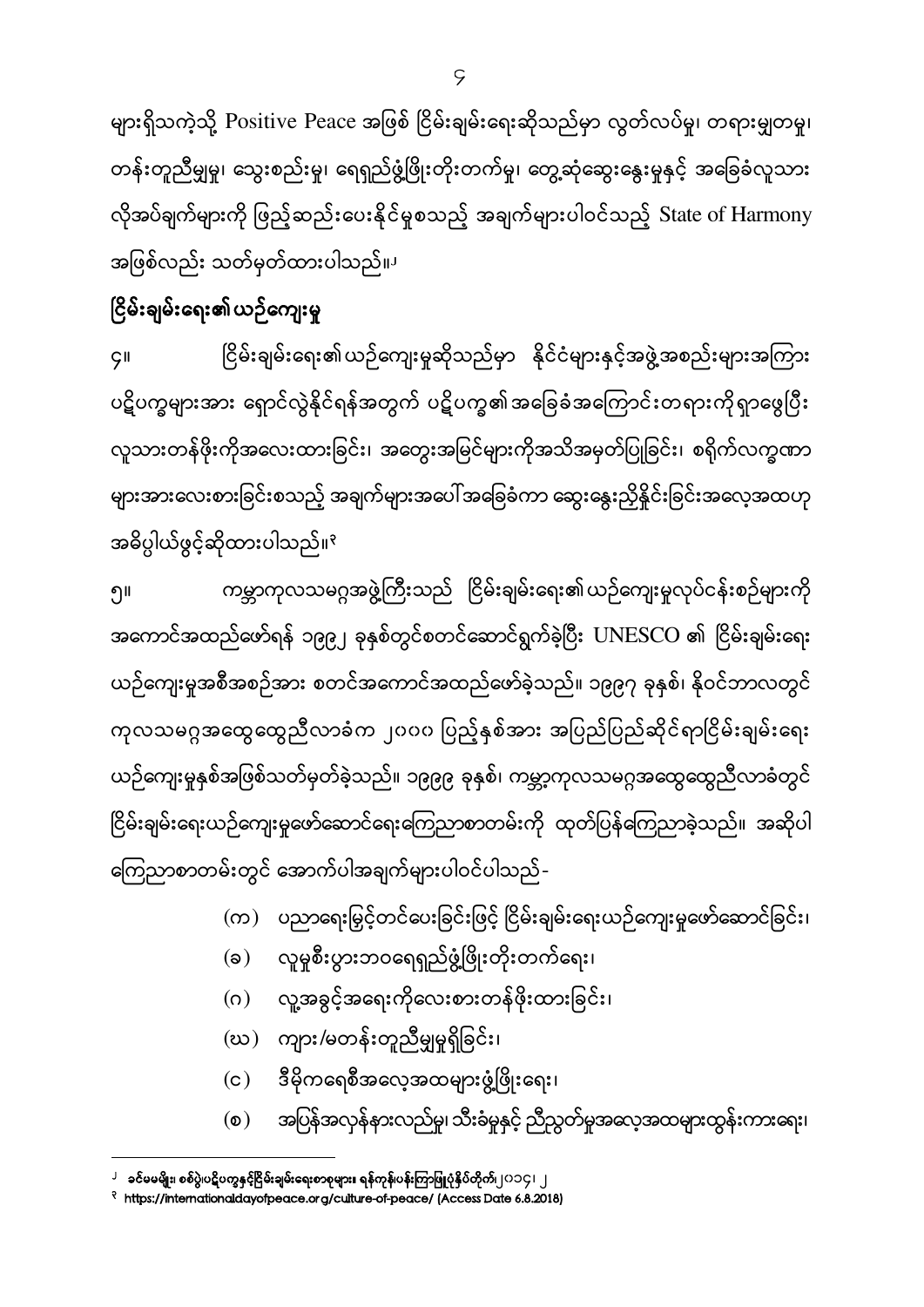ခေါင်းဆောင်အများအပြားက အသိအမှတ်ပြုလက်မှတ်ရေးထိုးခဲ့သည်။ <sup>၄</sup> ၈။ ငြိမ်းချမ်းရေးဖော်ဆောင်မှုနှင့်ပတ်သက်၍ နည်းလမ်းတစ်ခုမှာ Shuttle Diplomacy ဖြစ်သည်။ အပြန်အလှန်ဆက်သွယ်ညှိနှိုင်းဆောင်ရွက်ခြင်းသဘောတရားပင်ဖြစ်ပြီး အဆိုပါ Diplomacy နှင့်ပတ်သက်၍ ဥပမာပုံပြင်တစ်ခုရှိခဲ့ပါသည်။ အဆိုပါပုံပြင်မှာ " အလွန်ချမ်းသာသော

အပြည့်အဝပါဝင်နိုင်ရေးနှင့် ကျင့်စဉ်များကို လေးစားတန်ဖိုးထားရန်။ ၇။ အဆိုပါကြေညာချက်အား ဘာသာပေါင်း (၅၀) ဖြင့် ပြန်ဆိုထုတ်ဝေခဲ့ပြီး နိုင်ငံ့

- စောင့်ရှောက်မှုမြှင့်တင်ရန်၊ (စ) လူမှုပတ်ဝန်းကျင်ဖွံ့ဖြိုးရေး၊ ဒီမိုကရက်တစ်လမ်းစဉ်တွင် အမျိုးသမီးများ
- နှင့် တစ်ဖက်စကားကို အလေးထားနားထောင်ရန်၊ (c ) သက်ရှိမျိုးစိတ်များဖြစ်တည်မှုနှင့် သဘာဝပတ်ဝန်းကျင်အား ထိန်းသိမ်း
- စီးပွားရေးအရ ဖိနိုပ်မှုတို့ကိုအဆုံးသတ်ရန်၊ (ဃ) လွတ်လပ်စွာထုတ်ဖော်ခွင့်၊ ယဉ်ကျေးမှုကွဲပြားခြင်းတို့ကို စောင့်ထိန်းရန်
- ဆိုင်ရာ၊ စီးပွားရေးနှင့်လူမှုရေးပိုင်းတို့တွင် ခွဲခြားခြင်းမရှိစေရန်နှင့် ကလေးသူငယ်၊ လူငယ်လူရွယ်တို့ အခွင့်အရေးအားတန်ဖိုးထားရန်၊ (ဂ) သဘောထားကြီးမြတ်ခြင်းဖြင့် ခွဲခြားဆက်ဆံမှု၊ မတရားမှု၊ နိုင်ငံရေး/
- မရှိစေရ၊ (ခ) အကြမ်းမဖက်ရေးလမ်းစဉ်နှင့်အတူ ကိုယ်ကာယပိုင်း၊ လိင်ပိုင်း၊ စိတ်ပိုင်း

နေ့စဉ်ဘပ၊ မိသားစု၊ အလုပ်၊ ပတ်ဝန်းကျင်နှင့် နိုင်ငံတို့တွင် အောက်ပါယဉ်ကျေးမှုများ ထွန်းကားစေရမည်" ဟူသော ကြွေးကြော်သံကို အခြေခံကာ ထုတ်ပြန်ကြေညာခဲ့သည်-(က) လူတစ်ဦးချင်းစီ၏ ဂုဏ်သိက္ခာနှင့်ဘဝရပ်တည်မှုအား ခွဲခြားခြင်းအလျဉ်း

(ၜ) အပြည်ပြည်ဆိုင်ရာငြိမ်းချမ်းရေးနှင့် လုံခြုံရေး။ ၆။ ထို့အပြင် ၂၀၀၀ပြည့်နှစ်၊ ငြိမ်းချမ်းရေးယဉ်ကျေးမှုကြေညာချက်အား "ကျွန်ုပ်တို့၏

(ဆ) သတင်းအချက်အလက်၊ ဗဟုသုတနှင့် ဆက်သွယ်ရေးလွတ်လပ်ခွင့်၊

<sup>1</sup> <sup>9</sup> https://en.wikipedia.org/wiki/Culture\_of\_peace (Access Date 6.8.2018)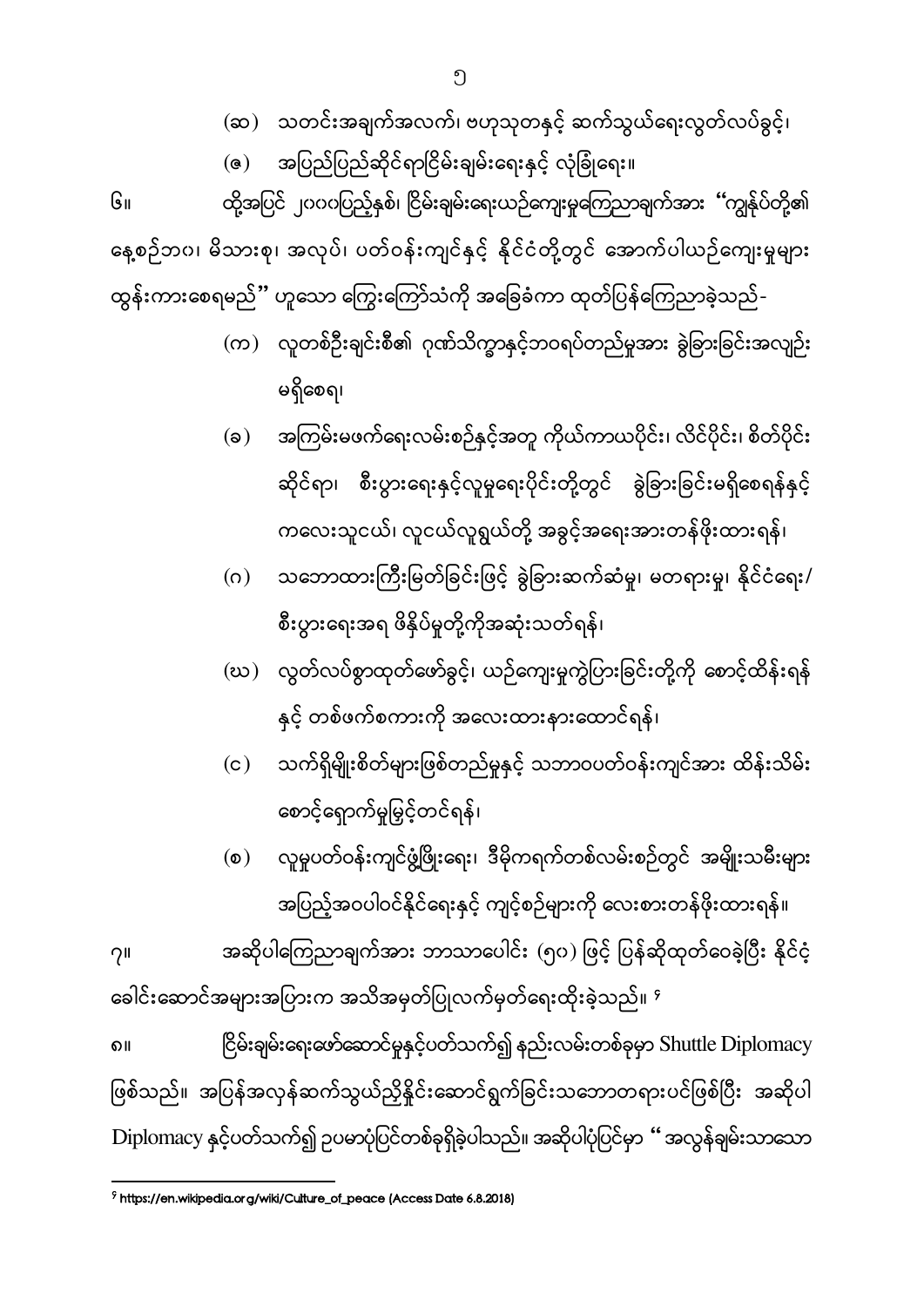# 5 ၂၀၁၆ ၁၈ + ၁၉

- (ခ) ငြိမ်းချမ်းရေးဆိုင်ရာဆွေးနွေးညှိနှိုင်းမှုမူဘောင်ရေးဆွဲခြင်း၊
- $\left( \infty \right)$  အပစ်အခတ်ရပ်စဲရေးသဘောတူညီချက်ရရှိရန်ဆောင်ရွက်ခြင်း၊

ကမ္ဘာနိုင်ငံအချို့တွင် အကြောင်းရင်းခံအမျိုးမျိုးကြောင့် ပြည်တွင်းပဋိပက္ခများ ၉ ဖြစ်ပွားကာ နည်းလမ်းမျိုးစုံသုံး၍ တိုင်းပြည်တည်ငြိမ်အေးချမ်းအောင် ဆောင်ရွက်လျက် ရှိကြသည်။ ထိုသို့ဆောင်ရွက်ရာ၌ နိုင်ငံတကာတွင်ကျင့်သုံးလျက်ရှိသော ငြိမ်းချမ်းရေး လုပ်ငန်းစဉ်များအား နားလည်သိရှိထားရန်လိုအပ်ပါသည်။ ငြိမ်းချမ်းရေးတည်ဆောက်ရာတွင် အခြေခံပုံစံ( Peace Process Structure) တွင်အောက်ပါအတိုင်း အပိုင်း(၄)ပိုင်းရှိပါသည်-

# ငြိမ်းချမ်းရေးတည်ဆောက်မှုလုပ်ငန်းစဉ်မျာ<mark>း</mark>

သူဌေးကြီးတစ်ဦးတွင် ချောမောလှပသော သမီးတစ်ဦးရှိခဲ့သည်။ အကျိုးဆောင်တစ်ဦးသည် သူ့မိတ်ဆွေဆင်းရဲသားလေးနှင့် အဆိုပါသူဌေးသမီးအား လက်ဆက်စေလိုသည်။ ထို့ကြောင့် အကျိုးဆောင်သည် သူဌေးကြီးထံသို့သွားကာ သူဌေးသမီးနှင့်ဆင်းရဲသားလေးအား လက်ဆက် ပေးစေလိုကြောင်းနားဖောက်သည်။ သူဌေးကြီးသည် ဆင်းရဲသားလေးနှင့်သဘောမတူချေ။ အကျိုးဆောင်က သူ့မိတ်ဆွေသည် ဆင်းရဲသားမဟုတ်ကြောင်း၊ ၄င်းတွင် Swiss Bank  $Account$  ရှိကြောင်းပြောကြားခဲ့သည်။ ထိုစဉ်က Swiss Bank  $Account$  သည် ငွေကြေး ချမ်းသာသူများသာထားရှိနိုင်ရာ သူဌေးကြီးလည်း Swiss Bank Account ရှိလျှင် သဘော တူမည်ဖြစ်ကြောင်း သူဌေးကြီးထံမှ သဘောတူညီမှုရရှိခဲ့သည်။ ထို့နောက် သူဌေးသမီးထံသို့ သွားရောက်ကာ သူဌေးကြီး၏သဘောတူညီမှုရရှိပြီးဖြစ်ကြောင်းပြောပြရာ သူဌေးသမီးကလည်း လက်ခံခဲ့သည်။ ထို့နောက် Swiss Bank သို့သွားရောက်ကာ ဆင်းရဲသားလေးသည် သူဌေးကြီး၏သဘောတူညီမှုဖြင့် သူဌေးသားမက်ဖြစ်တော့မည်ဖြစ်သဖြင့် Account ဖွင့်လှစ် ပေးရန်တောင်းဆိုရာ ဘဏ်မှလက်ခံကာ Account ဖွင့်လှစ်ပေးခဲ့သည်။'' အဆိုပါဥပမာသည် Shuttle Diplomacy အတွက် အကောင်းဆုံးဥပမာတစ်ရပ်ပင်ဖြစ်သည်။ မည်သည့်အရာမှ မရှိသည့်အခြေအနေမှ အပြန်အလှန်သဘောတူညီချက်များရရှိအောင် ဆောင်ရွက်ခြင်းပင် ဖြစ်သည်။<sup>၅</sup>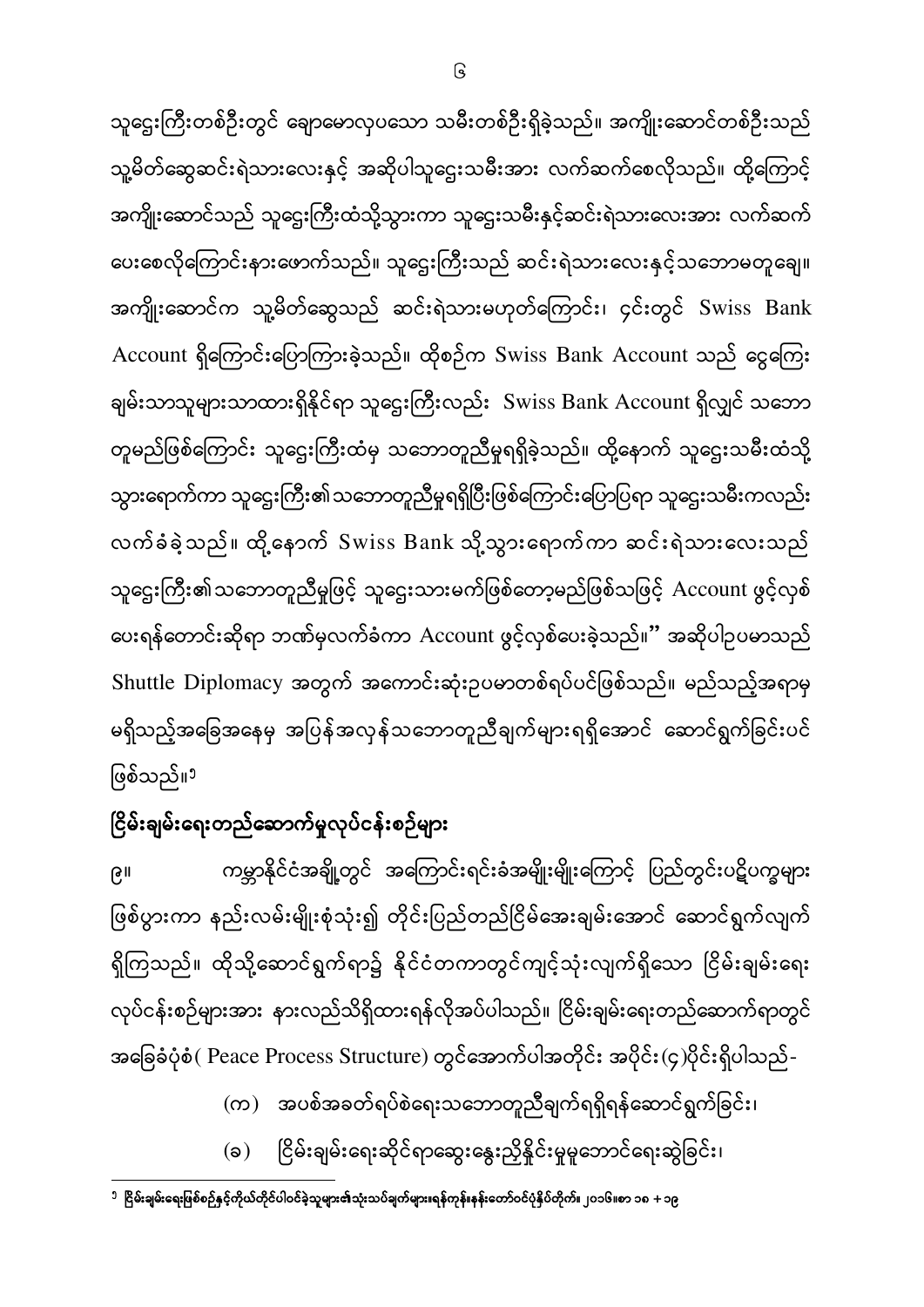- (ဂ) စေ့စပ်ညှိနှိုင်းဆွေးနွေးခြင်း၊
- (ဃ) လက်တွေ့အကောင်အထည်ဖော်ဆောင်ရွက်ခြင်း။<sup>ရေ</sup>

၁၀။ လက်နက်ကိုင်ပဋိပက္ခဖြစ်ပွားပါက ရေရှည်တည်တံ့ခိုင်မြဲသော ငြိမ်းချမ်းရေး ရရှိရန်ခက်ခဲပါသည်။ နိုင်ငံတော်အစိုးရအားဆန့်ကျင်နေသော လက်နက်ကိုင်အဖွဲ့အား အမြစ်ပြတ်ချေမှုန်းဖျက်သိမ်းခြင်းနှင့် စေ့စပ်ဆွေးနွေးကာ လက်နက်ဖြုတ်သိမ်းခြင်း  $(Disarmament)$ ၊ တပ်ဖွဲ့များအားဖျက်သိမ်းခြင်း $(Demobilization)$  နှင့် ပြန်လည် ပေါင်းစည်းခြင်း(Reintegration) ဟူသော DDR လုပ်ငန်းစဉ်၊ သို့မဟုတ် လုံခြုံရေးဆိုင်ရာ ပြုပြင်ပြောင်းလဲခြင်း (Security Sector Reform) လုပ်ငန်းစဉ်များ လုပ်ဆောင်နိုင်ရန် အရေးကြီးပါသည်။<sup>ရ</sup>

### DDR လ (DDR Process)

၁၁။ DDR လုပ်ငန်းစဉ်သည် လက်နက်ကိုင်အုပ်စုများထံမှ လက်နက်ဖြုတ်သိမ်းပြီး လက်နက်ကိုင်တပ်ဖွဲ့ဝင်ဟောင်းများအား သာမန်လူ့အဖွဲ့အစည်းအတွင်းသို့ ပြန်လည်ဝင်ဆံ့ လာစေရန်နှင့် အဆိုပါလက်နက်ကိုင်တပ်ဖွဲ့ဝင်ဟောင်းများအား ငြိမ်းချမ်းရေးလုပ်ငန်းစဉ်တွင် ပူးပေါင်းပါဝင်လာစေရေးဆိုသည့် လုပ်ငန်းစဉ်များပါဝင်သည်။

၁၂။ ၂၀၀၆ ခုနှစ်တွင် ကမ္ဘာကုလသမဂ္ဂသည်  ${\rm DDR}$  လုပ်ငန်းလက်စွဲစာစောင်အား ထုတ်ဝေခဲ့ပြီး DDR လုပ်ငန်းစဉ်ပါဝင်သည့် အပစ်အခတ်ရပ်စဲရေးသဘောတူညီမှု၊ ငြိမ်းချမ်းရေး လုပ်ငန်းစဉ်အပေါ် နှစ်ဘက်စလုံးမှယုံကြည်မှုတည်ဆောက်ရေး၊ DDR လုပ်ငန်းစဉ်အား လိုလားစွာ အကောင်အထည်ဖော်နိုင်ရေးနှင့် အနိမ့်ဆုံးသောလုံခြုံရေးဆိုင်ရာအာမခံချက်ထားရှိနိုင်ရေး ကဏ္ဍများပါဝင်သည်။

<sup>&</sup>lt;sup>်</sup>မြန်မာနိုင်ငံငြိမ်းချမ်းရေးပြန်လည်ထူထောင်ရေးလုပ်ငန်းဗဟိုဌာန၊ငြိမ်းချမ်းရေးလုပ်ငန်းစဉ်အကြောင်းသိကောင်းစရာများ။ရန်ကုန်၊၂၀၁၄၊စာ-၇ <sup>۹</sup> စစ်ဥပဒေချုပ်ရုံး။ငြိမ်းချမ်းရေးကြိုးပမ်းမှုနှင့် DDRလုပ်ငန်းစဉ်။နေပြည်တော်၊စက်တင်ဘာ ၂၀၁၅။၈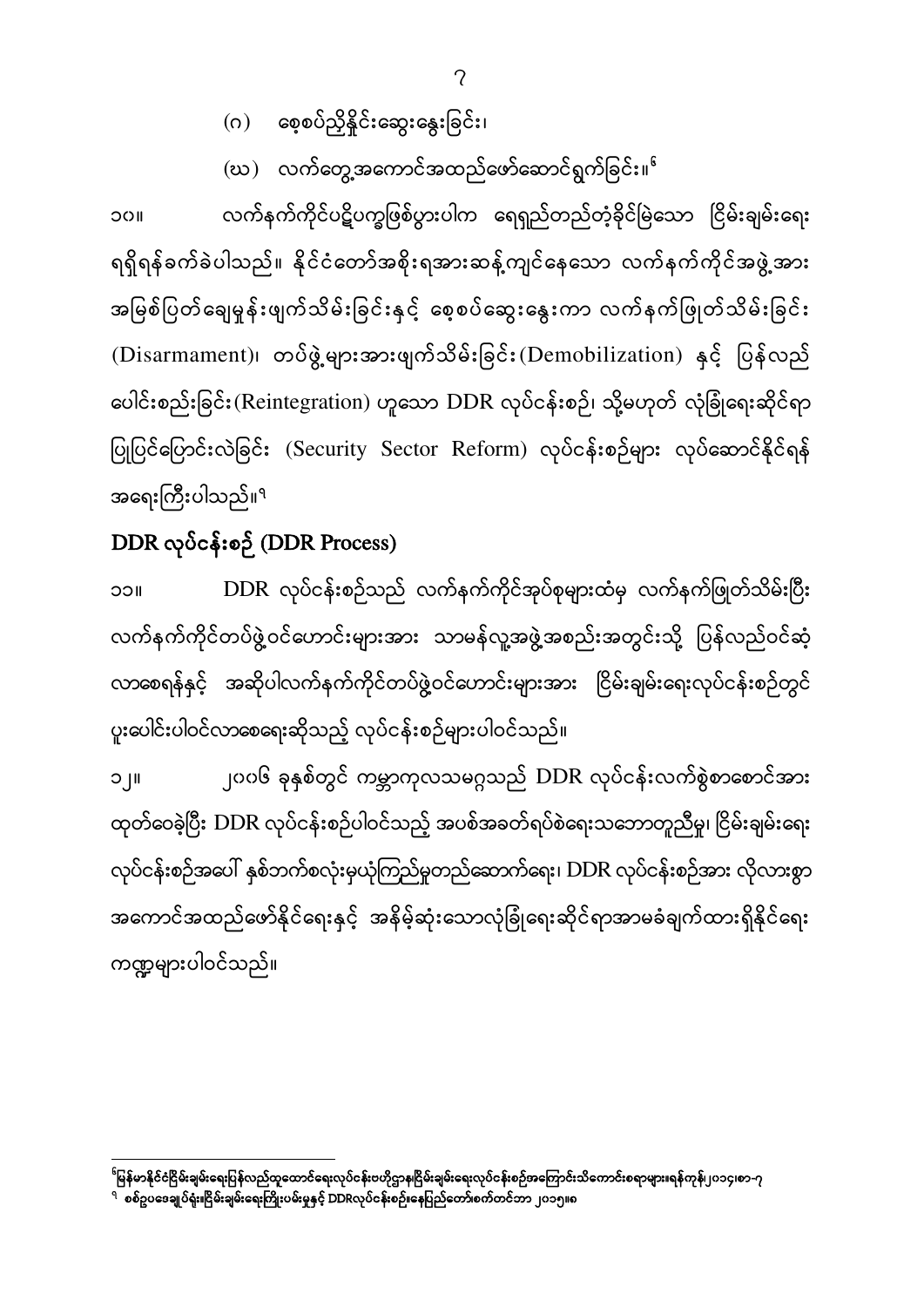တစ်ရပ်ဖြစ်ပါသည်။ တီမောနိုင်ငံ၏ငြိမ်းချမ်းရေးဖြစ်စဉ်တွင် DDR လုပ်ငန်းစဉ်သည် ကနဦး ဆွေးနွေးသည့်အဆင့်မှ ငြိမ်းချမ်းရေးထိန်းသိမ်းမှုအဆင့်ထိ လုပ်ငန်းစဉ်များတွင်ပါဝင်ခဲ့ပါသည်။ ၁၅။ စစ္စစပ်ဆွေးနွေးကာ လက်နက်ဖြုတ်သိမ်းခြင်း(Disarmament) အဆင့်တွင် လက်နက်ကိုင်အဖွဲ့များနှင့် ပြည်သူများအကြားပျံနှံ့နေသော လက်နက်ကြီး၊ လက်နက်ငယ်၊ ခဲယမ်းများ၊ ပေါက်ကွဲစေတတ်သောပစ္စည်းများအား စာရင်းပြုစုခြင်း၊ စုစည်းခြင်း၊ ထိန်းချုပ် ခြင်းနှင့် ဖျက်ဆီးခြင်းလုပ်ငန်းစဉ်များပါဝင်သည်။ ၁၆။ တပ်ဖွဲ့များအားဖျက်သိမ်းခြင်း(Demobilization) အဆင့်တွင် လက်နက်ကိုင် အုပ်စုများအား တရားဝင်ဖြစ်စေခြင်း၊ သို့မဟုတ် အစိုးရ၏ထိန်းချုပ်မှုအောက်ထားရှိခြင်းနှင့် တပ်ဖွဲ့ဝင်ဟောင်းများအား ရေတိုအထောက်အပံ့အကူအညီများပေးခြင်း လုပ်ငန်းစဉ်များပါ ဝင်သည်။

၁၄။ DDR လုပ်ငန်းစဉ်များသည် နှစ်ဖက်တင်းမာနေသော တပ်ဖွဲ့များအကြား ကနဦး

စေ့စပ်ညှိနှိုင်းရေးအဆင့်မှသည် ရေရှည်လုပ်ငန်းစဉ်များအတွက် အရေးကြီးသောလုပ်ငန်းစဉ်

- ပါဝင်လာနိုင်ရေးအတွက် လမ်းပြမြေပုံများရေးဆွဲပေးခြင်း၊ (ဂ) **စွမ်းရည်မြှင့်တင်ခြင်း**။ စစ့စပ်ညှိနှိုင်းရေးလုပ်ငန်းစဉ်များတွင် ထိရောက်စွာပါဝင်နိုင်ရေး အဖွဲ့အစည်းများအားလုံးကို အထောက်အကူ ပေးခြင်း။°
- အထောက်အကူပြုခြင်း၊ သဘောတူညီချက်မူကြမ်းများအား ပြန်လည် သုံးသပ်ပေးခြင်းနှင့် အကြံဉာဏ်ပေးခြင်း၊ (ခ) **သုံးသပ်ခြင်း**။ လက်နက်ကိုင်အုပ်စုများ စေ့စပ်ညှိနှိုင်းရေးတွင်
- (က) ညှိနှိုင်းရေးအထောက်အကူပေးခြင်း။ ကျွမ်းကျင်ပညာရှင်များ

၁၃။ DDRလုပ်ငန်းစဉ်သည် စေ့စပ်ညှိနိူင်းရေးလု အချက်(၃)ချက်အား အထောက်အကူပြုပေးပါသည်-

<sup>1</sup>  $\bullet$ https://peacekeeping.un.org/en/disarmament-demobilization-and-reintegration (Access Date 6.8.2018)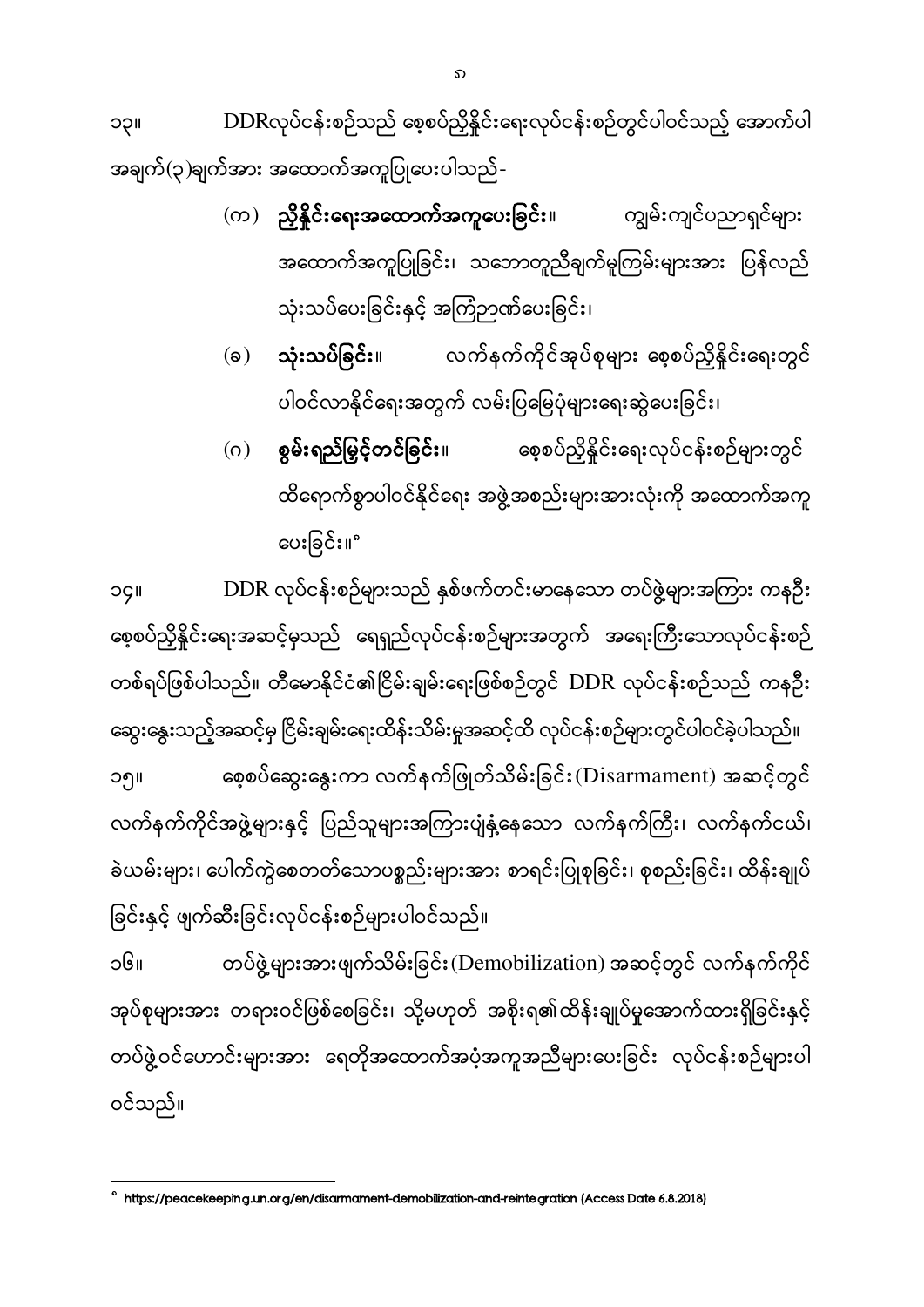1

၄င်းတို့၏ရေရှည်အကျိုးအတွက်ဖြစ်ကြောင်း အာမခံပေးရန်လိုအပ်သည်။ <sup>၁၀</sup> ၁၉။ DDR လုပ်ငန်းစဉ်သည် ငြိမ်းချမ်းရေးတည်ဆောက်မှုလုပ်ငန်းစဉ်တစ်ရပ်လုံး အား အထောက်အကူပြုပေးနိုင်ရုံမျှမက နိုင်ငံရေးနှင့်လူမှုရေးပြန်လည်ပေါင်းစည်းရေးနှင့် ပြန်လည်ထူထောင်ရေးလုပ်ငန်းစဉ်များကိုပါ အထောက်အကူရရှိစေပါသည်။ ငြိမ်းချမ်းရေး လုပ်ငန်းစဉ် ရှေ့ဆက်နိုင်ရန်အတွက် အဖွဲ့အစည်းများအကြား ယုံကြည်မှုတည်ဆောက်နိုင်ရန် အရေးကြီးပါသည်။ DDR လုပ်ငန်းစဉ်တွင် အောက်ပါတို့ကို ဆောင်ရွက်နိုင်ပါသည်-ိ°

ပြန်လည်ဝင်ဆံ့စေခြင်း။<sup>€</sup> ၁၈။ DDR လုပ်ငန်းစဉ်များသည် နိုင်ငံရေးအပေါ် တည်မှီနေပြီး လက်နက်ကိုင်ထားမှု အပေါ် မူတည်၍ ရရှိထားသည့်အခွင့်အာဏာကို လက်နက်ကိုင်အဖွဲ့အစည်းများမှစွန့်လွှတ်ပြီး နိုင်ငံ၏အနာဂတ်နိုင်ငံရေးအပေါ်တွင် အဖွဲ့အစည်းအားလုံး၏ခိုင်မာသော သဘောတူညီမှု တစ်ရပ်လိုအပ်သည်။ ဘက်ပေါင်းစုံမှအဖွဲ့အစည်းများကလည်း ထိုသို့သဘောတူညီပြီး နိုင်ငံရေးစနစ်အပေါ် အားလုံးမှသက်ဝင်ယုံကြည်ရန်လိုအပ်ကာ မည်သည့်အပြောင်းအလဲမဆို

- အသိုက်အဝန်းမှ ကင်းလွတ်စေခြင်း၊ (ဂ) လူမှုရေးနှင့်စီးပွားရေးအထောက်အကူပြုပေးမှုဖြင့် လူ့အဖွဲ့အစည်းသို့
- (ခ) လက်နက်ကိုင်တပ်ဖွဲ့ဝင်ဟောင်းများအား စစ်နှင့်သက်ဆိုင်သည့်
- (က) လက်နက်ဖြုတ်သိမ်းခြင်း၊

၁၇ လ (Reintegration) လ သာမန်ပြည်သူတစ်ဦးအဖြစ် ရပ်တည်နိုင်ရေးအတွက် အလုပ်အကိုင်နှင့်ဝင်ငွေရရှိစေရန် ဆောင်ရွက် ပေးခြင်းဖြစ်ပြီး နိုင်ငံရေး၊ စီးပွားရေးနှင့်လူမှုရေး အထောက်အပံ့အကူအညီများ ဆောင်ရွက် ပေးသွားရမည့် ရေရှည်လုပ်ငန်းစဉ်တစ်ရပ်ဖြစ်သည်။ ယေဘုယျအားဖြင့် DDR လုပ်ငန်းစဉ်အား အောက်ပါအတိုင်း အကြမ်းဖျင်းအားဖြင့် သတ်မှတ်နိုင်သည်-

 $^{\ell}$  https://unamid.unmissions.org/disarmament-demobilization-and-reintegration-ddr (Access date 6.8.2018)

<sup>&</sup>lt;sup>၁၀</sup> Kim Jolliffe ၊ မြန်မာနိုင်ငံတွင်လုံခြုံရေးကဏ္ဍပေါင်းစည်းရေး၊ Safe World၊ ၂၀၁၇၊စာ ၄၄

<sup>&</sup>lt;sup>33</sup> Nicole Ball, Disarmament, Demobilized and Reintegration, Netherland Institute of International Relations, 2006,  $\infty$  - 4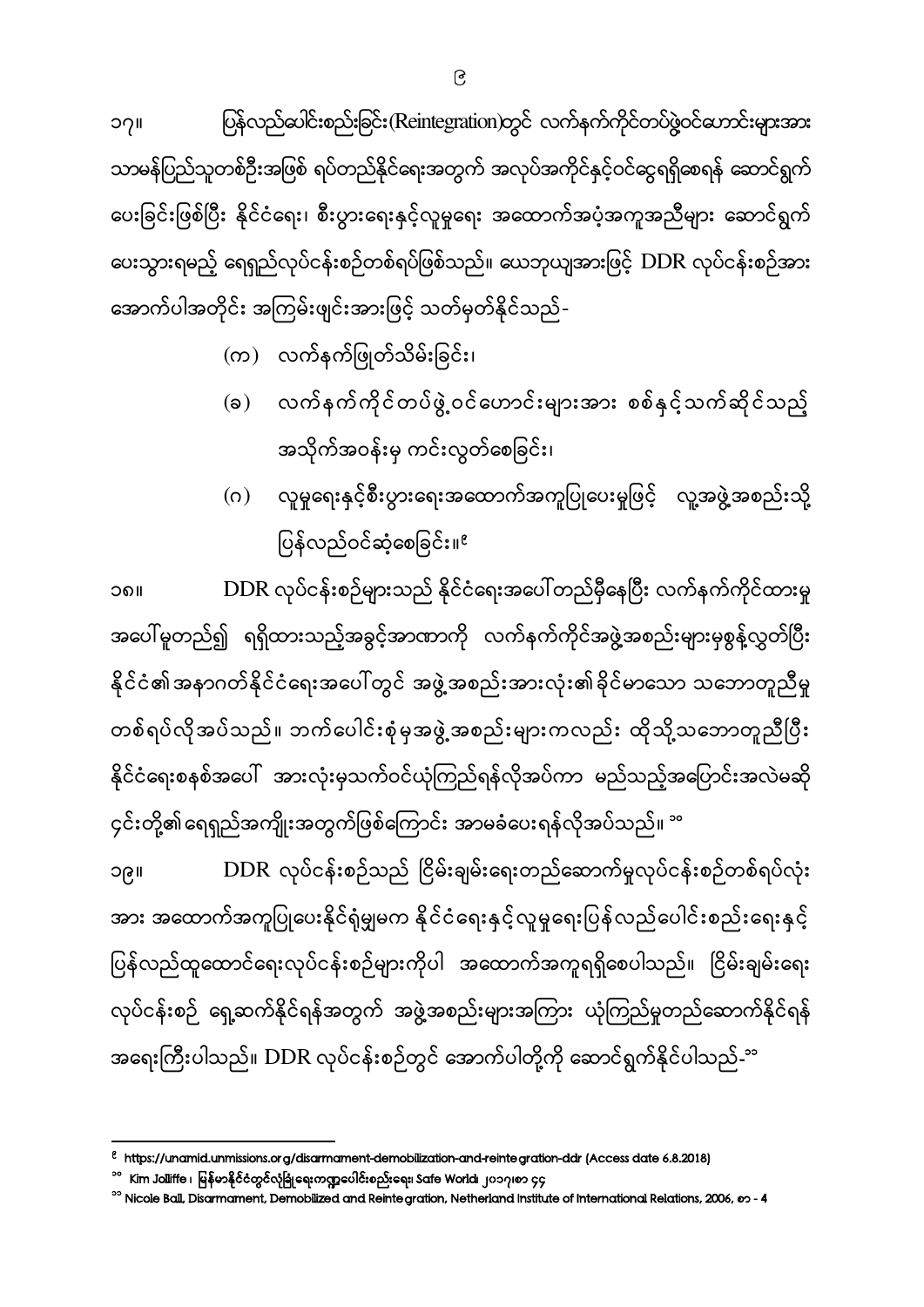၂၀။ DDRလုပ်ငန်းစဉ်အား အဆင့်(၅)ဆင့်ဖြင့် ပိုင်းခြားသတ်မှတ်ထားပြီး ထိုအဆင့် များမှာ လက်နက်ဖြုတ်သိမ်းခြင်း၊ စုစည်းခြင်း၊ တရားစွဲဆိုထားမှုများအားရုပ်သိမ်းခြင်း၊ ကာလတိုနှင့်ကာလလတ်ပံ့ပိုးကူညီခြင်း၊ ကာလရှည်ပြန်လည်ပေါင်းစည်းရေးလုပ်ငန်းစဉ်များ ဖြစ်ကြပါသည်။ အဆိုပါလုပ်ငန်းစဉ်များကို DDR+Rဟုသတ်မှတ်ပြီး ပုံ(၁) ဖြင့် ဖော်ပြထား ပါသည်-

- ကူညီထောက်ပံ့မှုများပေးခြင်း၊ (စ) လက်နက်ကိုင်တပ်ဖွဲ့ဝင်ဟောင်းများ၏ အမူအကျင့်ဟောင်းများကို ပြုပြင် ပြောင်းလဲစေရေးလုပ်ငန်းစဉ်များ ဆောင်ရွက်ပေးခြင်း။
- အပံ့ပေးခြင်း၊ (င) လက်နက်ကိုင်တပ်ဖွဲ့ဝင်ဟောင်းများဘဝ ရပ်တည်နိုင်ရေးအတွက် ကာလတို
- (ဃ) အပြောင်းအလဲကာလတွင် လက်နက်ကိုင်တပ်ဖွဲ့ဝင်ဟောင်းများအနေဖြင့် နေသားတကျရှိစေရန်နှင့် ပြည်သူတစ်ဦးအနေဖြင့်ရပ်တည်နိုင်ရန် အထောက်
- (ဂ) ယခင်လက်နက်ကိုင်ရန်သူဟောင်းများအကြား ယုံကြည်မှုတည်ဆောက် နိုင်ရေးအတွက် နိုင်ငံရေးတွင်ပါဝင်ခွင့်၊ တပ်ဖွဲ့များပေါင်းစည်းခြင်း၊ အမျိုးသားရင်ကြားစေ့ရေးနှင့် စီးပွားရေးအထောက်အပံ့များ ဆောင်ရွက် ပေးခြင်း၊
- ကွပ်ကဲမှုယန္တရားအားရုတ်သိမ်းရန် လုပ်ငန်းစီမံချက်ချမှတ်ခြင်း၊ (ခ) လက်နက်ကိုင်အုပ်စုများထံမှ လက်နက်ဖြုတ်သိမ်းရာတွင် လက်နက်ချ သုံ့ပန်းများအသွင် မသက်ရောက်စေရန် ဆောင်ရွက်ခြင်း၊
- (က) လက်နက်ကိုင်အဖွဲ့အစည်းများထံမှ လက်နက်ရုပ်သိမ်းရန်နှင့် ၄င်းတို့၏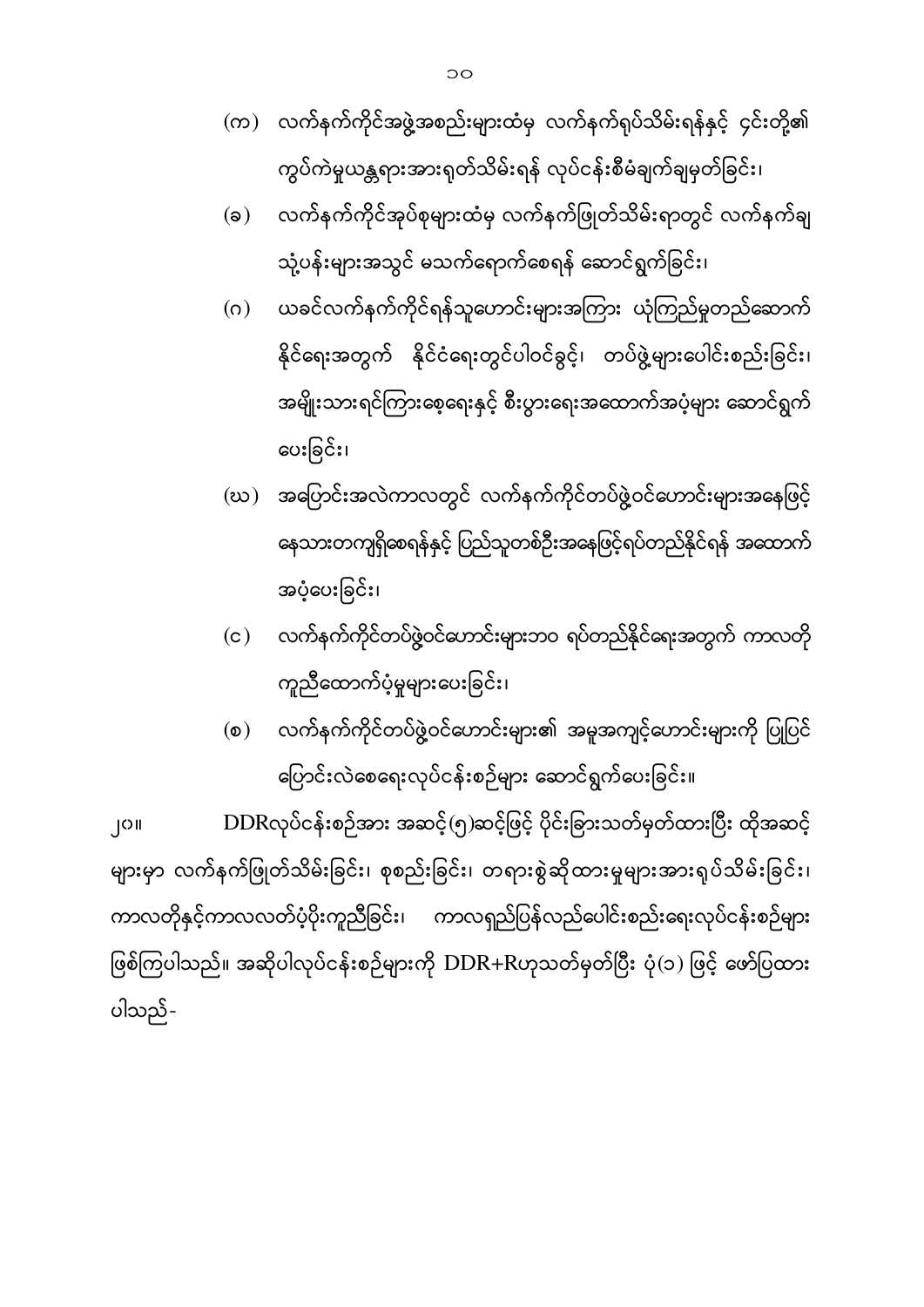- (ည) တပ်နေရာချထားမှုအား သဘောတူညီမှုရယူခြင်း၊
- (ဈ) ဖမ်းဆီးထိမ်းသိမ်းခြင်းဆိုင်ရာအမိန့်များအားရုပ်သိမ်းခြင်း၊
- (ၜ) လက်နက်ကိုင်အုပ်စုများကိုခွဲခြားထားခြင်း၊
- (ဆ) သဘောတူညီမှုဖောက်ဖျက်ခြင်းအတွက် အရေးယူမှုလုပ်ငန်းယန္တရား၊
- မြေများပိုင်းခြားသတ်မှတ်ခြင်း၊ (စ) အပစ်အခတ်ရပ်စဲရေးအားကြီးကြပ်ခြင်းလုပ်ငန်းယန္တရား၊
- (င) လုံခြုံရေး၊ လူသားချင်းစာနာထောက်ထားရေးနှင့် ငြိမ်းချမ်းရေးနယ်
- (ဃ)  $DDR$  အဆင့်အတွက်စီမံဆောင်ရွက်ရမည့်  $Code$  of  $Conduct$
- (ဂ) ငြိမ်းချမ်းရေးလုပ်ငန်းစဉ်တွင် DDR၏ အခန်းကဏ္ဍ၊
- (ခ) နိုင်ငံရေးဆိုင်ရာမူဘောင်သဘောတူညီချက်၊
- $($ က) အပစ်အခတ်ရပ်စဲခြင်း၊

၂၁။ လက်နက်ကိုင်ပဋိပက္ခများသည် နိုင်ငံအလိုက် အမျိုးမျိုးကွဲပြားသည့်အားလျော်စွာ DDRလုပ်ငန်းစဉ်များသည်လည်း ကွဲပြားခြားနားမှုများရှိနိုင်ပါသည်။ အခြေခံအားဖြင့် ဖြစ်နိုင်ဖွယ်ရှိသော DDR အချိန်ဇယားလုပ်ငန်းစဉ်မှာ အောက်ပါအတိုင်းဖြစ်ပါသည်-





DDR+R

 12 Nicole Ball, Disarmament, Demobilized and Reintegration, Netherland Institute of International Relations, 2006, -2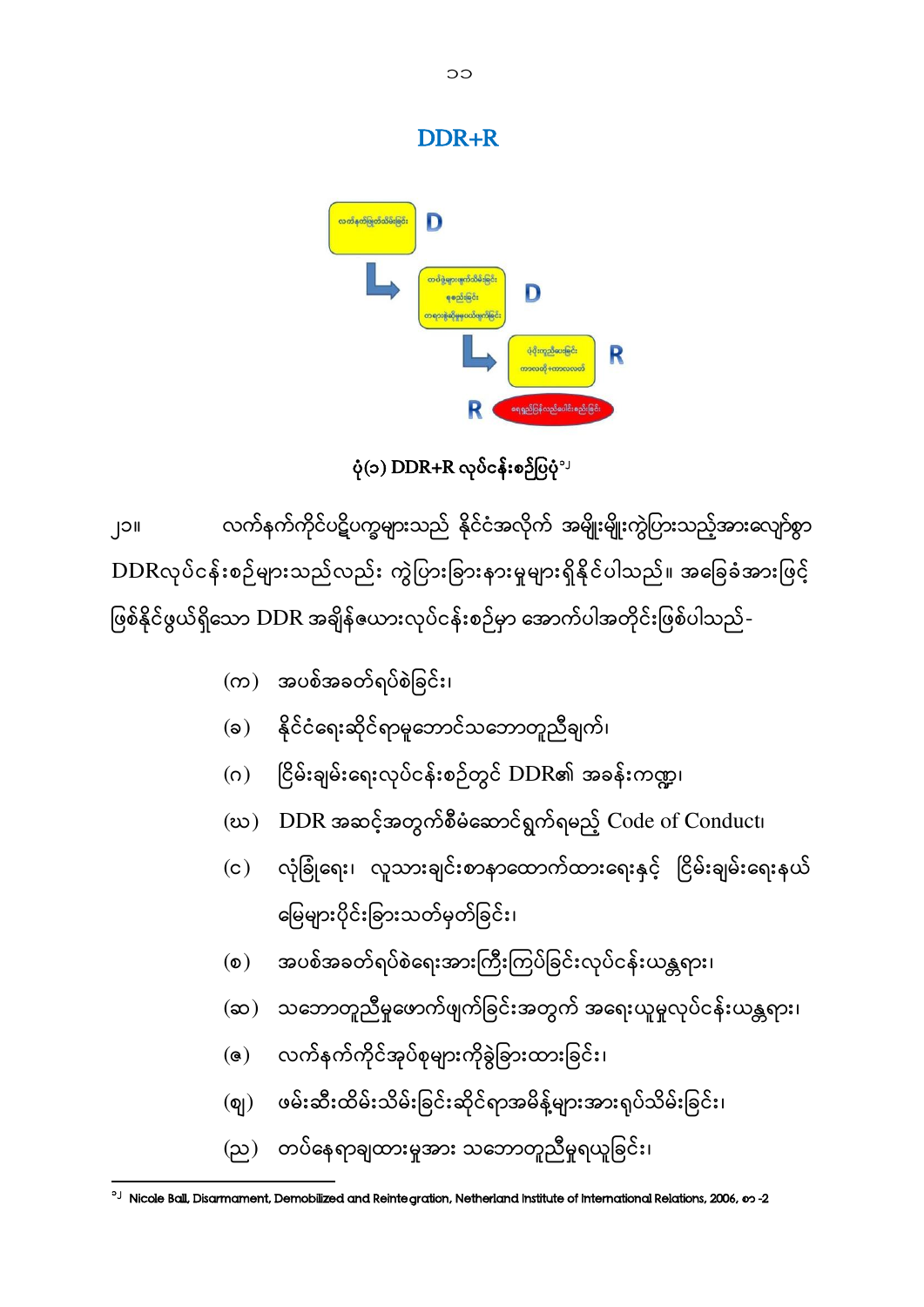DDRလုပ်ငန်းစဉ်အပေါ်စောင့်ကြည့်အကဲဖြတ်ခြင်း ၂၃။ DDRလုပ်ငန်းစဉ်အပေါ် စောင့်ကြည့်အကဲဖြတ်ခြင်းအား အများအားဖြင့် ပြည်တွင်း မှာပင် စတင်ဆောင်ရွက်လေ့ရှိပြီး ပြည်ပမှ သီးခြားလွတ်လပ်သောအဖွဲ့အစည်းများလည်း

- (င) သတ်မှတ်နယ်မြေပြင်ပတွင် လက်နက်ကိုင်ဆောင်ခြင်းမပြုရန်။
- (ဃ) လူ၊ လက်နက်အင်အားတိုးချဲ့ခြင်းမပြုရန်၊
- ကော်မတီဖွဲ့စည်းပြီးချိန် ဆောင်ရွက်ရမည့်အချက်များ၊ (ဂ) လက်နက်များအား သတ်မှတ်နေရာတွင်ထားရှိရန်၊
- ခွင့်၊ သို့မဟုတ် မည်ကဲ့သို့ကန့်သတ်ထိန်းချုပ်မည်၊ လျှော့ချမည်၊ (ခ) အပစ်အခတ်ရပ်စဲရေးလက်မှတ်ရေးထိုးပြီးနောက် ပူးတွဲစောင့်ကြည့်ရေး
- (က) လက်နက်ကိုင်အဖွဲ့အစည်းများအနေဖြင့် ဆက်လက်လက်နက်ကိုင်ဆောင်

ဆွေးနွေးရာတွင် အောက်ပါအချက်များ ပါဝင်ရန်လိုအပ်ပါသည်-

- ၂၂။ DDRအတွက်အာမခံချက်ရရှိနိုင်မည့် ကနဦးသဘောတူညီချက်များကို ညှိနှိုင်း
- (န ) စစ်ပွဲလွန်ကာလပြန်လည်ထူထောင်ရေး။
- (ဓ) ထောက်ပံ့ဖြည့်ဆည်းပေးခြင်း/ ပြန်လည်နေရာချထားခြင်း၊
- (ဒ) တပ်မတော်နှင့်ရဲတပ်ဖွဲ့များတွင်ပေါင်းစည်းခြင်း၊
- (ထ) တပ်ဖွဲ့ဝင်များနှုတ်ထွက်ခြင်း၊
- (တ) လက်နက်များစုစည်းခြင်း/ ဖျက်ဆီးခြင်း၊
- (ဏ) လက်နက်ဖြုတ်သိမ်းခြင်း၊
- (ဎ) လုံခြုံရေးအာမခံချက်၊
- (ဍ) လ
- မိသားစုဝင်များအားနေရာချထားခြင်း၊ (ဌ) သဘောတူညီချက်အတိုင်း လက်နက်များကိုသိမ်းဆည်းခြင်း၊
- (ဋ) သဘောတူညီထားသည့်နေရာများတွင် လက်နက်ကိုင်တပ်ဖွဲ့များနှင့်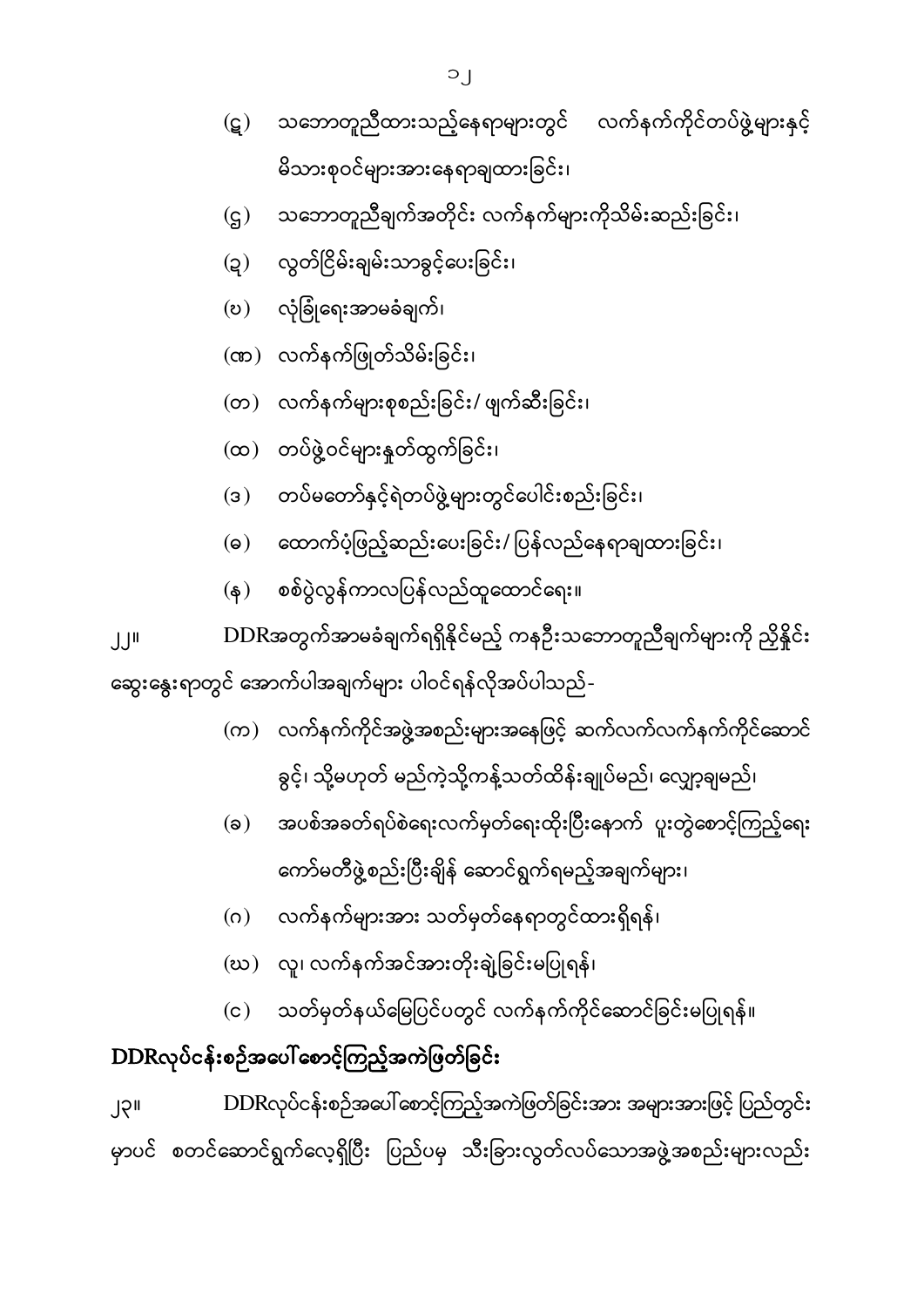ပါဝင်သည့်လူပုဂ္ဂိုလ်/ အဖွဲ့အစည်းများ၏ ဓလေ့အမူအကျင့်များကို ထည့်သွင်းစဉ်းစားရန် လိုအပ် သည်။ အဆိုပါအချက်သည် စောင့်ကြည့်အကဲဖြတ်မှုလုပ်ငန်းစဉ်၏ ပွင့်လင်းမြင်သာမှုနှင့် စောင့်ကြည့်အကဲဖြတ်ခံအုပ်စုများအပေါ် အကျိုးသက်ရောက်မှုများပြားပါသည်။ စောင့်ကြည့်ခြင်း ဆိုသည်မှာ လုပ်ငန်းစဉ်တစ်လျှောက်လုံးအား စဉ်ဆက်မပြတ်စောင့်ကြည့်ခြင်းဖြစ်ပြီး အကဲဖြတ် ခြင်းသည် လုပ်ငန်းစဉ်၏ရလဒ်အပေါ်သုံးသပ်ခြင်းဖြစ်သည်။ စောင့်ကြည့်အကဲဖြတ်ခြင်း မှုဘောင်ရေးဆွဲရာတွင် အောက်ပါပုံ(၂) အတိုင်း အဆင့်(၇)ဆင့်ဖြင့်ဆောင်ရွက်နိုင်ပါသည်-<sup>၃၃</sup>

အဆင့် (၁) ဖြစ်နိုင်ချေရလဒ်အား ဖော်ထုတ်ခြင်း

အဆင့် (၂) စောင့်ကြည့်အကဲဖြတ်မည့် နယ်ပယ်သတ်မှတ်ခြင်း

အဆင့် (၃) စောင့်ကြည့်ထိန်းညှိခြင်း မဟာဗျူဟာရေးဆွဲခြင်း

အဆင့်် $\left($ ၄) ညွှန်းကိန်းများသတ်မှတ်ခြင်း

အဆင့် (၅) အခြေခံညွှန်းကိန်းများနှင့် စောင့်ကြည့်အကဲဖြတ်ရမည့်နယ်ပယ်အား သဘောတူညီမှုရယူခြင်း

အဆင့် (၆) စီမံချက်တွင် အားလုံးပူးပေါင်းပါဝင်ခြင်း

အဆင့်  $(\eta)$  လုပ်ငန်းစွမ်းရည်၊ အခြေအနေများနှင့် ဘတ်ဂျက်လိုအပ်ချက်အား သုံးသပ်ခြင်း

ပုံ(၂)စောင့်ကြည့်အကဲဖြတ်ခြင်းမူဘောင်အဆင့်များ

<sup>1</sup>  $13$  UNDP, How to Guide, monitoring and evaluation for DDR, 2009,  $\infty$  - 7 + 8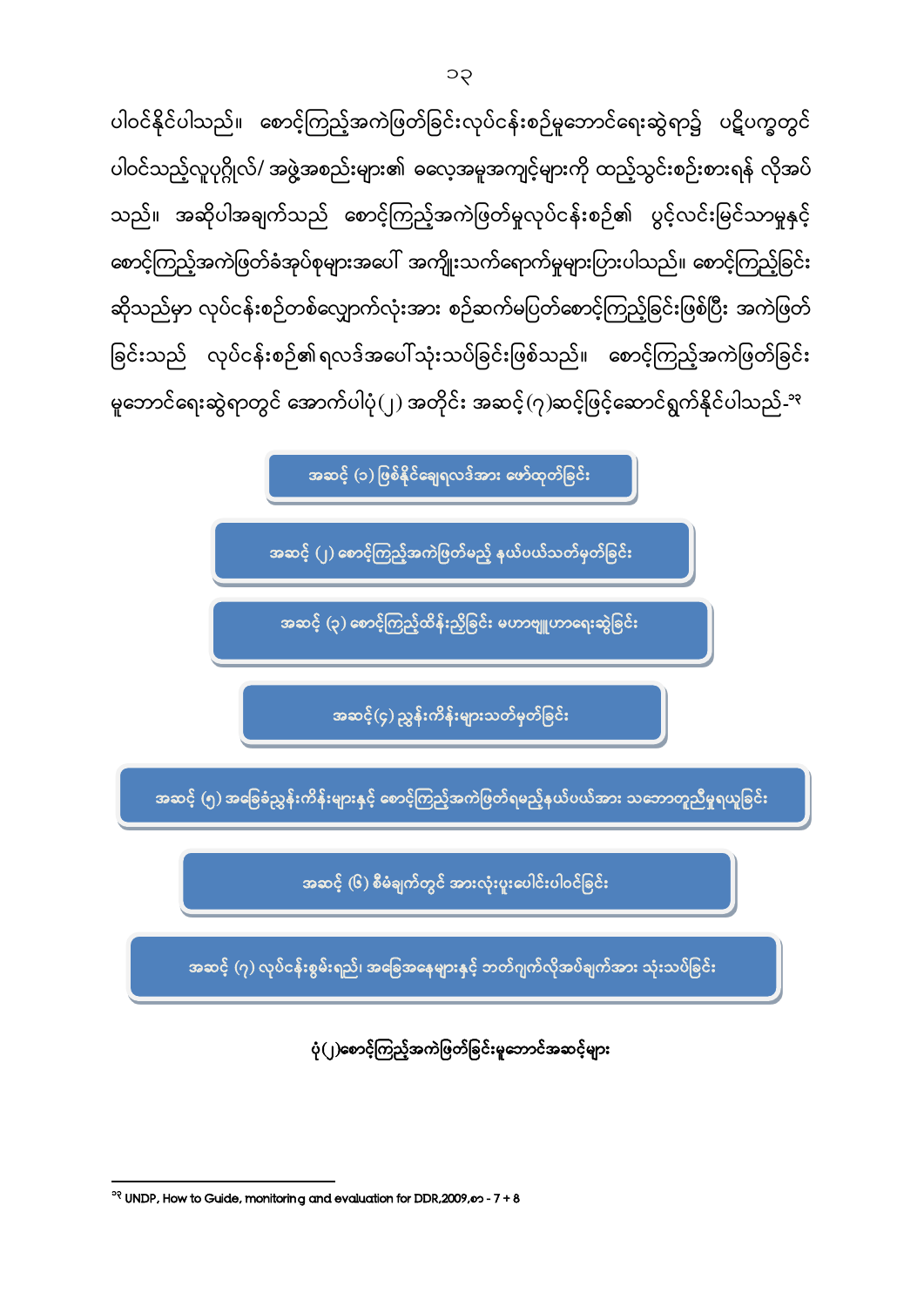## လုံခြုံရေးကဏ္ဍဆိုင်ရာပြုပြင်ပြောင်းလဲခြင်း $(Security\ Sector\ Reform\-SSR)$

၂၄။ လုံခြုံရေးကဏ္ဍဆိုင်ရာပြုပြင်ပြောင်းလဲခြင်း (Security Sector Reform-SSR) ဆိုသည်မှာ ပဋိပက္ခအလွန်ကာလများတွင် နိုင်ငံတော်လုံခြုံရေးကို တာဝန်ယူဆောင်ရွက် နေရသောအဖွဲ့အစည်းများသည် ဒီမိုကရက်တစ်နည်းလမ်းဖြင့်တင်မြောက်ထားသည့် အစိုးရ၏ ထိန်းချုပ်မှုဖြင့် လုံခြုံရေးကဏ္ဍပိုမိုထိရောက်စေရန် လိုအပ်သောပြုပြင်ပြောင်းလဲပြင်ဆင်မှု များကိုဆိုလိုသည်။

၂၅။ SSR၏အဓိကရည်မှန်းချက်မှာ ဖွံ့ဖြိုးတိုးတက်ရေးလုပ်ငန်းများ၊ ဆင်းရဲ မွဲတေမှုလျှော့ချရေး၊ အစိုးရ၏ကောင်းမွန်သောအုပ်ချုပ်ရေးစနစ်တည်ဆောက်မှု၊ တရား ဉပဒေစိုးမိုးရေးလုပ်ငန်းစဉ်များဆောင်ရွက်ရာတွင် လုံခြုံချောမွေ့စေရေးတို့ဖြစ်သည်။  $SSR$ လုပ်ငန်းစဉ်ဖော်ဆောင်ရာတွင် အစဉ်အလာအားဖြင့် အစိုးရမှဦးဆောင်ပြီး ပြည်ပမိတ်ဖက် အဖွဲ့အစည်းများနှင့် အရပ်ဖက်လူမှုအဖွဲ့အစည်းများမှ ပူးပေါင်းပါဝင်ကြပါသည်။ အဓိကအားဖြင့် လုပ်ငန်းစဉ်တွင် လုံခြုံရေးကဏ္ဍ၏ အဓိကတာဝန်ရှိအဖွဲ့အစည်းများဖြစ်သည့် တပ်မတော်၊ ရဲတပ်ဖွဲ့၊ ထောက်လှမ်းရေးအဖွဲ့အစည်းများ၊ နယ်ခြားစောင့်တပ်ဖွဲ့များ၊ တရားဥပဒေရေးရာ အဖွဲ့အစည်းများနှင့် အစိုးရလက်အောက်ခံမဟုတ်သောအုပ်စုများ (ပုဂ္ဂလိကလုံခြုံရေးကုမ္ပဏီ များ၊ အခြားလက်နက်ကိုင်အဖွဲ့ အစည်းများ) ပူးပေါင်းဆောင်ရွက်ခြင်းဖြစ်သည်။

၂၆။ SSR လုပ်ငန်းစဉ်ဖော်ဆောင်ရာတွင် ပါဝင်သင့်သည့်အစိတ်အပိုင်းများမှာ အောက်ပါအတိုင်းဖြစ်သည်-

- (က) **အမြဲတမ်းလုံခြုံရေးအဖွဲ့အစည်းများ**။ တပ်မတော်၊ ရဲတပ်ဖွဲ့၊ ပြည်သူ့ စစ်များ၊ နယ်ခြားစောင့်တပ်ဖွဲ့များ၊ ကမ်းခြေစောင့်တပ်ဖွဲ့များ၊
- (ခ) **စီမံခန့်ခွဲရေးအဖွဲ့အစည်းများ**။ အစိုးရအဖွဲ့၊ လုံခြုံရေးဆိုင်ရာအကြံ ပေးအဖွဲ့အစည်းများ၊ **လွှတ်တော်ကော်မတီများ**၊ ကာကွယ်ရေးဝန်ကြီး ဌာန၊ ပြည်ထဲရေးဝန်ကြီးဌာန၊ နိုင်ငံခြားရေးဝန်ကြီးဌာန၊ ဘဏ္ဍာရေး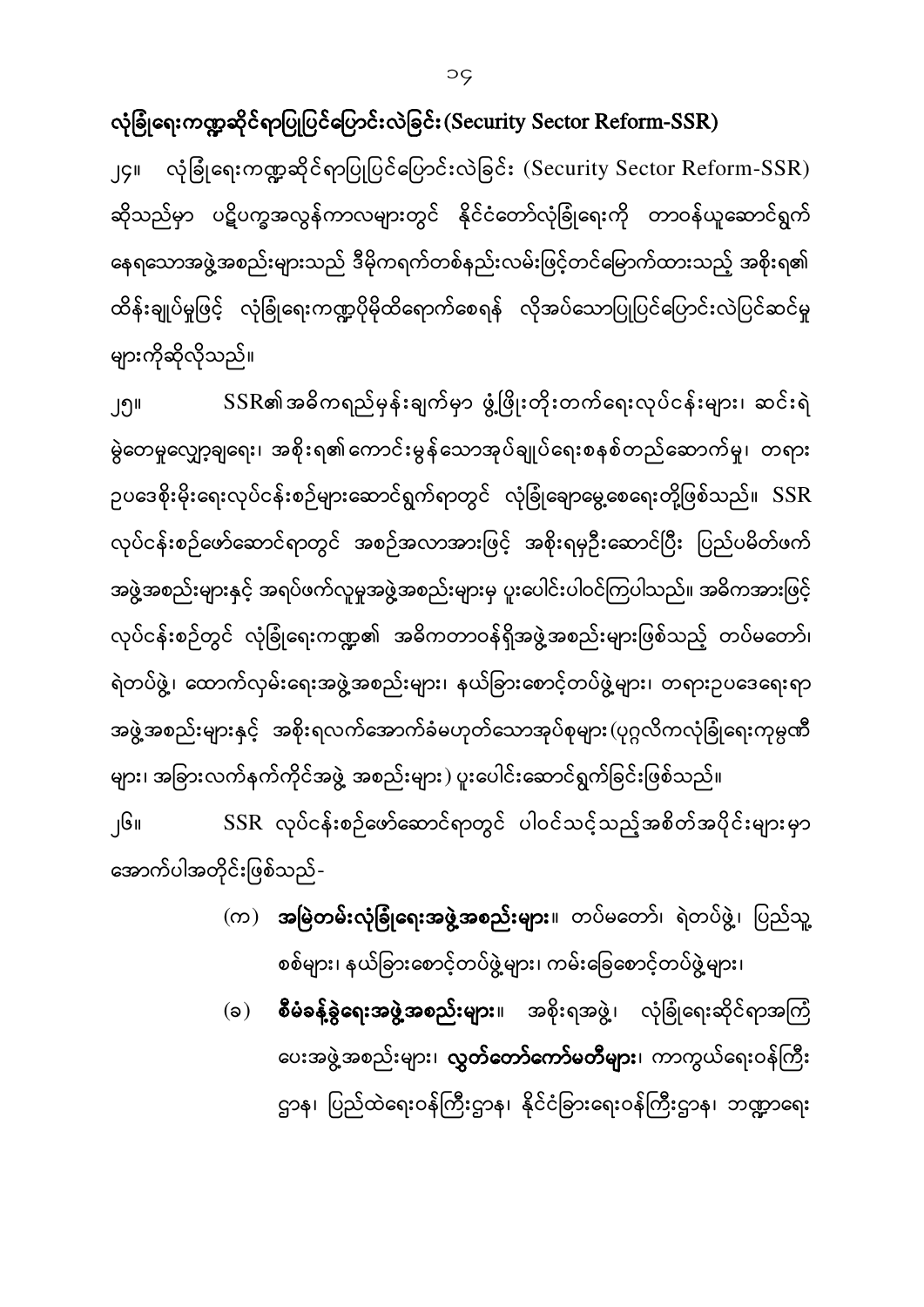- (ခ) လုံခြုံရေးအဖွဲ့ အစည်းများ၏ ရုပ်ဝတ္ထုပိုင်းနှင့်နည်းစနစ်ပိုင်း ပြုပြင် ပြောင်းလဲခြင်း၊
- (က) နိုင်ငံရေးအရ လုံခြုံရေးအဖွဲ့အစည်းများအားလုံးသည် အရပ်သားအစိုးရ ၏ကွပ်ကဲမှုအောက်တွင်ထားရှိ<u>ခ</u>ြင်း၊
- ၂၈။ ရေရှည်လုပ်ငန်းစဉ်တွင် အဓိကထားဆောင်ရွက်ရမည့်အချက်များအနေဖြင့် အောက်ပါအတိုင်းဖြစ်ပါသည်-
- (ဂ) ဦးဆောင်သူများအပါအဝင် လုပ်ငန်းစဉ်တွင်ပါဝင်သည့် အစိတ်အပိုင်း အသီးသီးသည် တာဝန်ယူမှုနှင့်တရားဝင်မှုအပြည့်အဝရှိရမည်ဖြစ်ပြီး ပြည်သူလူထုမှယုံကြည်မှုရရှိစေရန် ဆောင်ရွက်ရန်။
- (ခ) လာဘ်ပေးလာဘ်ယူ၊ အကျင့်ပျက်ခြစားမှုများမရှိစေရန်၊
- (က) လက်နက်ကိုင်အဖွဲ့များပြန်လည်မဖွဲ့စည်းစေရန်နှင့် ငြိမ်းချမ်းရေးကို မထိခိုက်စေရန်အတွက် အာမခံချက်ရယူရန်၊

လက်နက်ကိုင်များ၊ ပြောက်ကျားတပ်ဖွဲ့များ၊ ပုဂ္ဂလိကလုံခြုံရေးကုမ္ပဏီများ။<sup>99</sup> ၂၇။ SSR လုပ်ငန်းစဉ်၏အရေးအကြီးဆုံးရည်မှန်းချက်မှာ ငြိမ်းချမ်းရေးတည်တံ့ ခိုင်မြဲစေရန်နှင့် ကောင်းမွန်သောအုပ်ချုပ်မှုစနစ်ဖော်ဆောင်နိုင်ရေး ရေတို/ ရေရှည်လုပ်ငန်းစဉ်များ ချမှတ်ရန်ဖြစ်သည်။ ရေတိုလုပ်ငန်းစဉ်တွင် အောက်ပါအချက်များသည် အရေးကြီးသော အချက်များဖြစ်သည်-

- လူအခွင့်အရေးကော်မရှင်၊ တိုင်ကြားစာလက်ခံရေးဌာနများ၊ (ဃ) **အစိုးရလက်အောက်ခံမဟုတ်သောလက်နက်ကိုင်များ**။ လွတ်မြောက်ရေး
- ဆိုင်ရာအဖွဲ့အစည်းများ၊ အရပ်ဖက်လူမှုအဖွဲ့အစည်းများနှင့် လုံခြုံရေး နှင့်ဆက်နွယ်သော အရပ်ဖက်ကုမ္ပဏီများ၊ (ဂ) **တရားဥပဒေရေးရာအဖွဲ့အစည်းများ**။ တရားရုံးများ၊ အကျဉ်းထောင်များ၊

<sup>1</sup> <sup>og</sup> http://africansecuritynetwork.org/assn/what-is-security-sector-reform/ (Access Date 7.9.2018)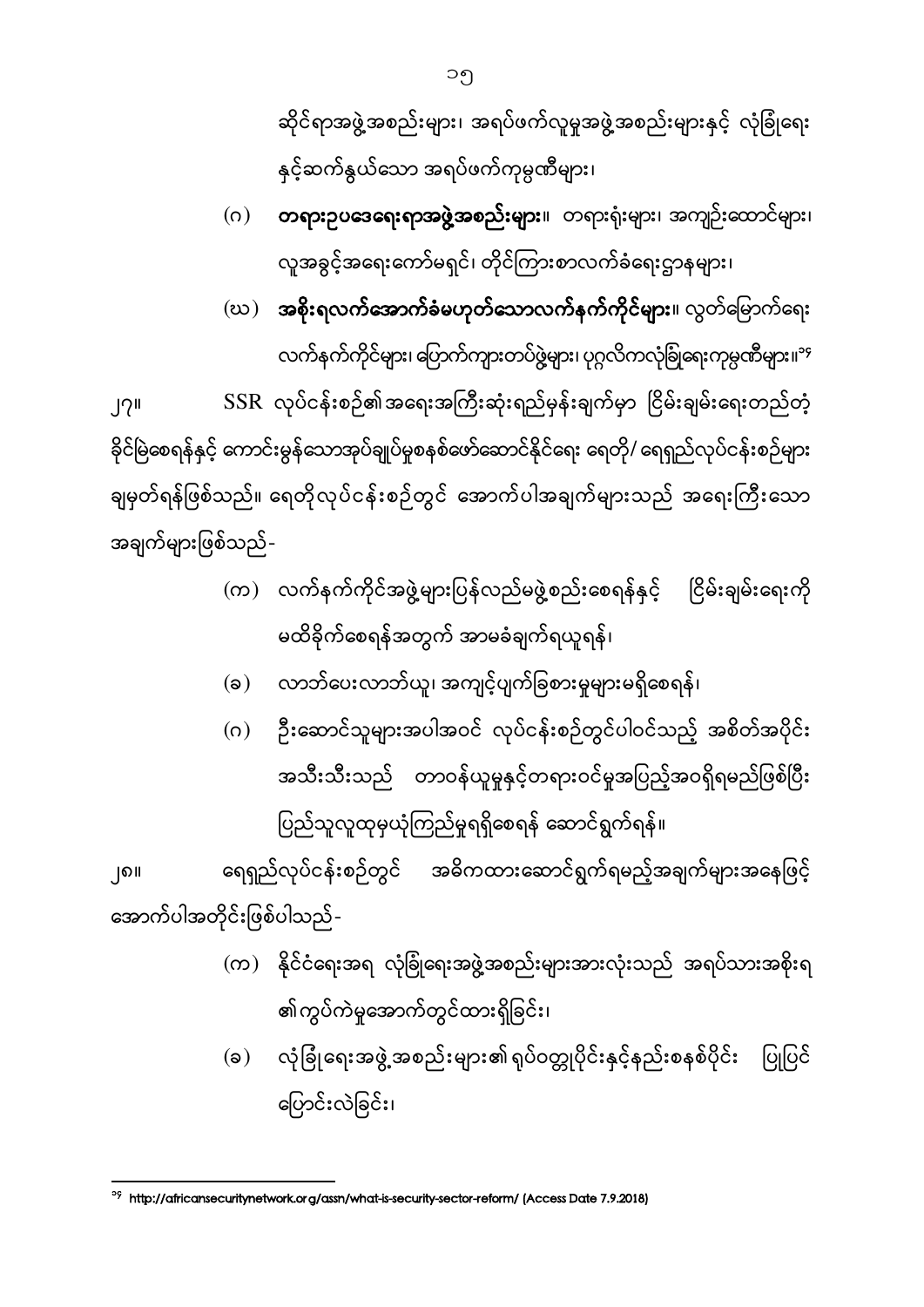၃၀။ ငြိမ်းချမ်းရေးတည်ဆောက်မှုလုပ်ငန်းများကို ဆောင်ရွက်သည့်အခါတွင် နိုင်ငံရေး သဘောတူညီချက်များရရှိရန် လိုအပ်သကဲ့သို့ ဒေသခံပြည်သူများ၏ လိုအပ်ချက်နှင့် ၄င်းတို့၏ လိုလားချက်များအား ညှိနှိုင်းပေးရသည်မှာ အချိန်ယူရပါသည်။ သာမန်တည်ဆောက်ရေး စီမံကိန်းများကဲ့သို့ လုပ်ငန်းစဉ်အလိုက်ဆောင်ရွက်ရန်မဖြစ်နိုင်ပေ။ ထို့ကြောင့် ဒေသခံပြည်သူ တို့၏ လိုအပ်ချက်များကိုဖြေရှင်းရာတွင် အလှူရှင်၊ သက်ဆိုင်ရာပြည်နယ်/ တိုင်းဒေသကြီး အစိုးရ၊ သက်ဆိုင်ရာ တိုင်းရင်းသားလက်နက်ကိုင်တပ်ဖွဲ့ များအကြားတွင် သုံးပွင့်ဆိုင် အစည်းဝေးများသည် အလွန်အရေးပါသကဲ့သို့ ၄င်းတို့ပြောဆိုသည့် အကြောင်းအရာများအား

## ငြိမ်းချမ်းရေးလုပ်ငန်းစဉ်ဆောင်ရွက်မှုအပေါ်သုံးသပ်ချက်များ

**.** 

- (စ) အမျိုးသမီးနှင့်ကလေးသူငယ်များအားကာကွယ်ပေးခြင်း။<sup>…</sup>
- (င) အဂတိလိုက်စားမှုနှင့်ဒုစရိုက်ဂိုဏ်းများအားနှိမ်နင်းခြင်း၊
- (ဃ) လက်နက်ထိန်းချုပ်ခြင်း၊
- (ဂ) လက်နက်ကိုင်တပ်ဖွဲ့ဝင်ဟောင်းများအား လူမှုအဖွဲ့အစည်းအတွင်း ပြန်လည် နေရာချထားခြင်း၊
- (ခ) တရားမဝင်အဖွဲ့အစည်းများ၏လက်နက်များဖျက်သိမ်းခြင်း၊
- (က) တရားရေးမဏ္ဍိုင်တည်ဆောက်ခြင်း၊

၂၉။ ၂၀၁၄ ခုနှစ်၊ ဧပြီလ ၂၄ ရက်နေ့တွင်ပြုလုပ်ခဲ့သော ကမ္ဘာ့ကုလသမဂ္ဂလုံခြုံရေး ကောင်စီ၏ အစည်းအဝေးဆုံးဖြတ်ချက်အမှတ်(၂၁၅၁)တွင် လုံခြုံရေးကဏ္ဍဆိုင်ရာပြုပြင် ပြောင်းလဲမှုများနှင့်ပတ်သက်၍ အောက်ပါအတိုင်း လုပ်ငန်းစဉ်များချမှတ်ထားသည်-

- ဆိုင်ရာပြောင်းလဲခြင်း၊ (ဃ) လုံခြုံရေးဆိုင်ရာမူဝါဒများအား အရပ်ဖက်လူမှုအဖွဲ့အစည်းများနှင့်ပူး ပေါင်းဆောင်ရွက်ခြင်း။<sup>၁၅</sup>
- (ဂ) စီးပွားရေးပိုင်းဆိုင်ရာအနေဖြင့် တပ်ဖွဲ့များ၏ငွေကြေးဘတ်ဂျက်ပိုင်း

<sup>&</sup>lt;sup>og</sup> http://www.inclusivesecurity.org/wp-content/uploads/2012/04/46\_security\_sector\_reform.pdf (Access Date 7.9.2018)

<sup>&</sup>lt;sup>o6</sup> [https://issat.dcaf.ch/Learn/Training-Courses/Other-ISSAT-facilitated-SSR-modules/Monday-02-November-2015/UNSCR-](https://issat.dcaf.ch/Learn/Training-Courses/Other-ISSAT-facilitated-SSR-modules/Monday-02-November-2015/UNSCR-2151-2014-Security-Sector-Reform)[2151-2014-Security-Sector-Reform \(](https://issat.dcaf.ch/Learn/Training-Courses/Other-ISSAT-facilitated-SSR-modules/Monday-02-November-2015/UNSCR-2151-2014-Security-Sector-Reform)Access Date 7.9.2018)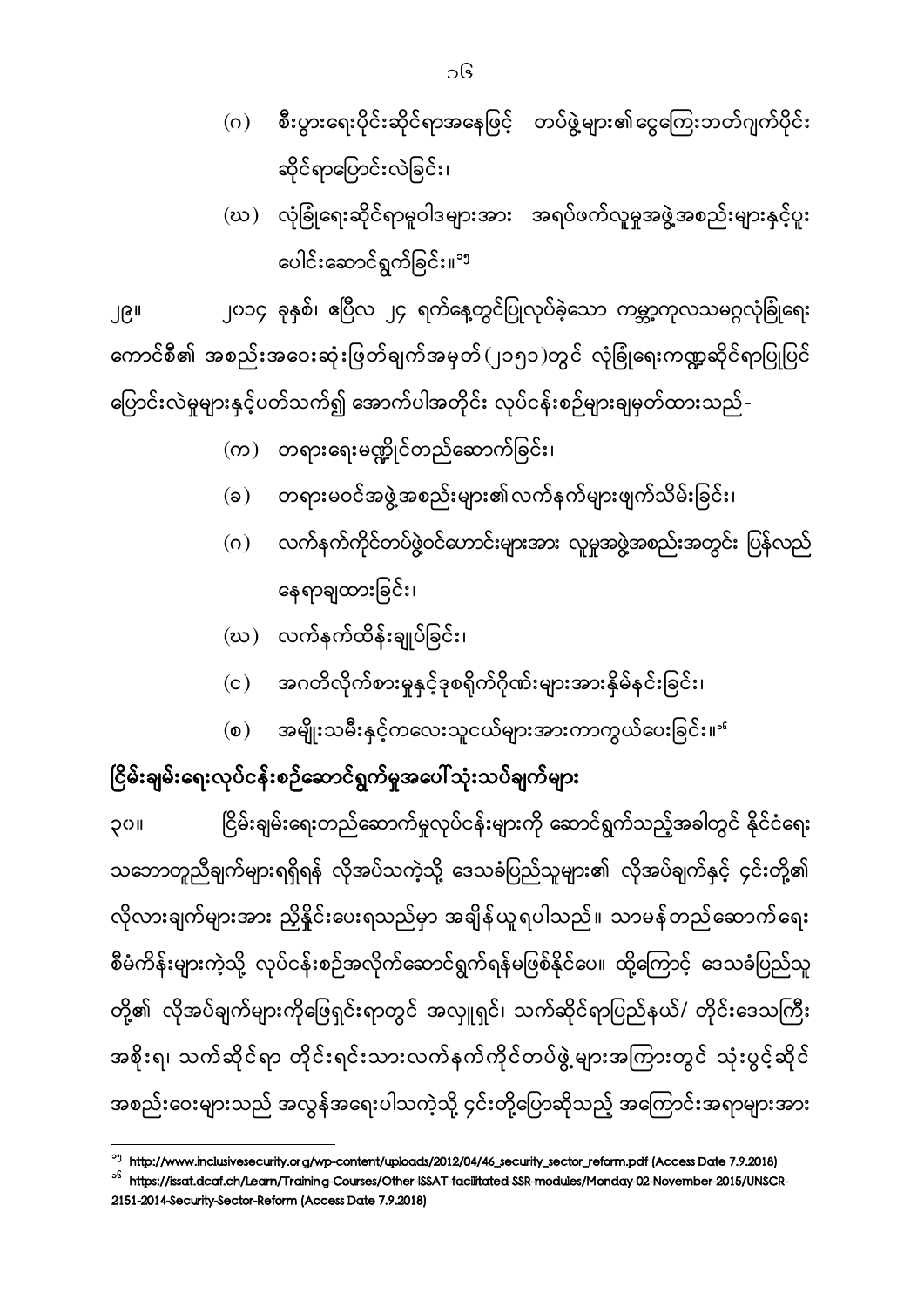**.** 

ခေါင်းစဉ်တစ်ခုတည်းဖြစ်ရန် ညှိနှိုင်းပေးဖို့လိုအပ်ပါသည်။ ဒေသတွင်းတွင်ရှိသော အစိုးရ မဟုတ်သောအဖွဲ့များ၊ အရပ်ဖက်အဖွဲ့အစည်းများ၊ လူထုအခြေပြုအဖွဲ့အစည်းများအပါအဝင် ဒေသခံပြည်သူများ၏ ပူးပေါင်းဆောင်ရွက်မှုများရှိမှသာ ငြိမ်းချမ်းရေးတည်ဆောက်မှု လုပ်ငန်းစဉ်သည် အမှန်တကယ်အသက်ဝင်၍ အောင်မြင်စွာဆောင်ရွက်နိုင်မည်ဖြစ်ကြောင်း မြန်မာနိုင်ငံငြိမ်းချမ်းရေး ပြန်လည်ထူထောင်ရေးလုပ်ငန်း ဗဟိုဌာနအမှုဆောင်ညွှန်ကြားရေးမှူး ဦးကျော်စိုးလှိုင်မှ သုံးသပ်ပြောကြားထားပါသည်။<sup>၁ရ</sup>

၃၁။ ငြိမ်းချမ်းရေးလုပ်ငန်းစဉ်များကို အကောင်အထည်ဖော်ဆောင်ရွက်ရာတွင် လိုအပ်သည့်လေ့လာမှုများ၊ ပြင်ဆင်မှုများနှင့် ဖွဲ့စည်းမှုများဖြစ်သည့် Institutionalization ဟုခေါ် ဆိုရမည့် ဖွဲ့စည်းမှုဘောင်သွင်းခြင်းလုပ်ငန်းစဉ်ကို မဖြစ်မနေလုပ်ဆောင်ရမည်ဖြစ် ပါသည်။ ငြိမ်းချမ်းရေးဖြစ်စဉ်ပျက်ပြားမသွားစေရန် ကျားကန်ပေးခဲ့သည့် အဓိကအကျဆုံး အချက်မှာ ဆွေးနွေးဖက်တစ်ဦးချင်းစီတွင်ရှိသည့် ငြိမ်းချမ်းရေးလိုလားသည့် စိတ်ရင်းစေတနာ မှန်ကန်ခိုင်မာမှုရှိရမည်ဟု မြန်မာနိုင်ငံငြိမ်းချမ်းရေး ပြန်လည်ထူထောင်ရေးလုပ်ငန်းဗဟိုဌာန အထူးအကြံပေး (အဖွဲ့ခေါင်းဆောင်) ဦးတင်မောင်သန်းက သုံးသပ်ပြောကြားထားပါသည်။<sup></sup>" ၃၂။ ပြည်တွင်းငြိမ်းချမ်းရေးဖော်ဆောင်ရာ၌ နိုင်ငံတကာအတွေ့အကြုံနိူင်းယှဉ်ချက် များအားလေ့လာကြည့်ပါက အမျိုးသားငြိမ်းချမ်းရေးသဘောတူညီချက်များအသက်ဝင်၍ သက်ရောက်မှုရှိရန်နှင့် သဘောတူညီချက်တွင်ပါဝင်သော ရည်မှန်းချက် (၇၅) ရာခိုင်နှုန်းမှ (၈၀) ရာခိုင်နှုန်းခန့်အထိ အောင်မြင်ရန်မှာ နှစ်ပေါင်း ၂၅ နှစ်နှင့် ၃၀ နှစ်အထိ အချိန်ယူရပါသည်။ အခြားအဓိကကျသောအကြောင်းအရင်းများမှာ လူထုကိုလည်း ပထမဗဟိုပြုထားရန်ဖြစ်ပါ သည်။ စစ်ပွဲများနှင့်ပဋိပက္ခများအားလုံးသည် လူထုနှင့်ပတ်သက်မှုများချည်းသာဖြစ်သည်။ စစ်ပွဲတစ်ပွဲကို ဆင်နွဲရန်မှာ နိုင်ငံရေးဆုံးဖြတ်ချက်ပင်ဖြစ်သည်။ ထို့အတူ စစ်ပွဲကိုရပ်တန့်ရန် နှင့်ကာကွယ်တားဆီးရန်သည်လည်း နိုင်ငံရေးဆုံးဖြတ်ချက်ပင်ဖြစ်သည်။ ငြိမ်းချမ်းရေး ဖြစ်စဉ်အဆင့်တိုင်း၌ လူထုလိုအပ်ချက်ကိုပဓာနထားသော၊ မိမိ၏ကိုယ်ကျိုးထက် လူထု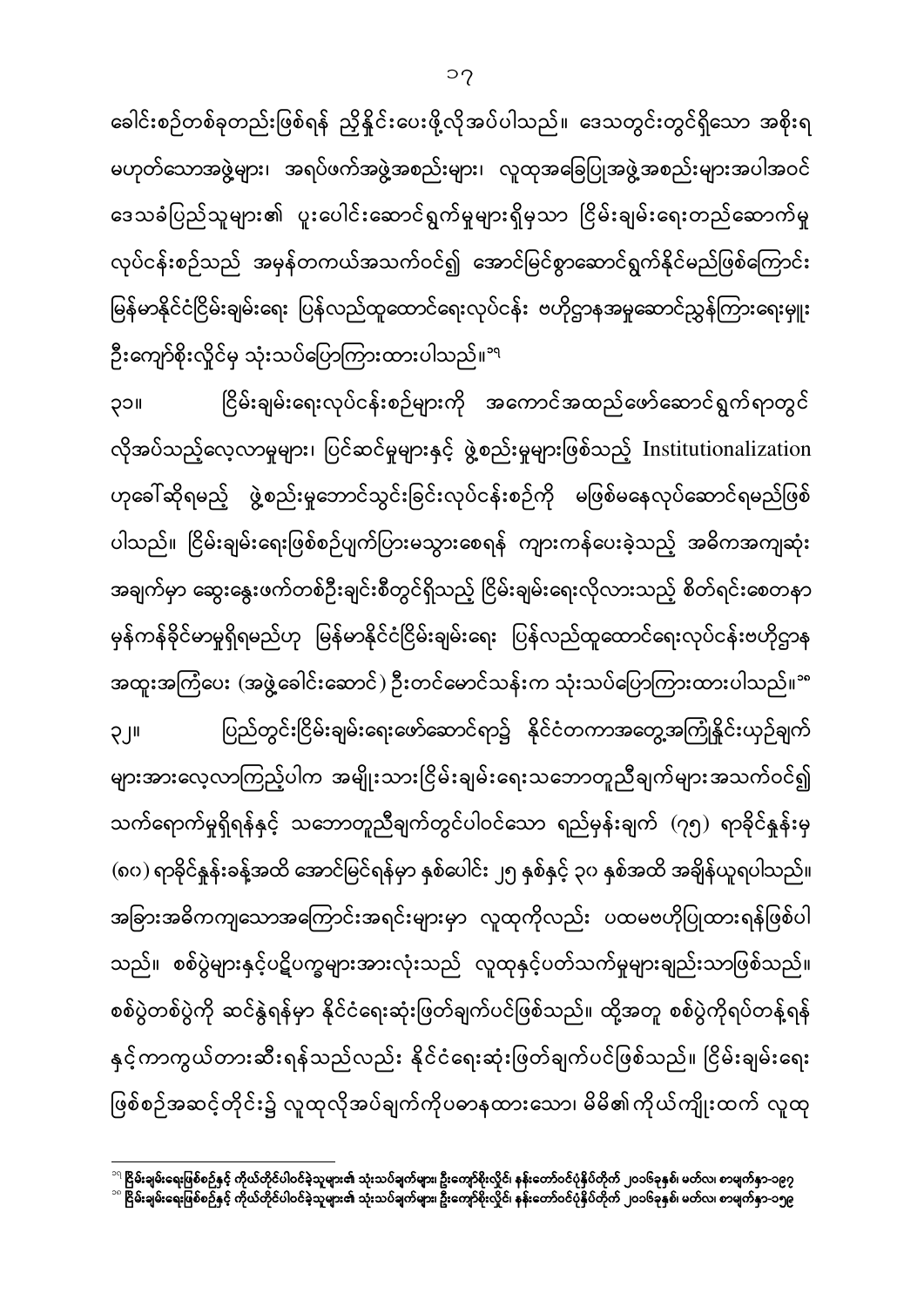အကျိုးအတွက် ငြိမ်းချမ်းရေးဖော်ဆောင်ပေးခြင်းသည် ပိုအရေးကြီးသည်ဟု အသိအမှတ် ပြုရဲသည့်၊ သတ္တိရှိသော၊ အားကောင်းသည့်ခေါင်းဆောင်များ လိုအပ်လျက်ရှိပါသည်။ ထို့အပြင် လူမှုအသိုက်အဝန်းအတွင်းတွင်ရှိသောအရာများအားလုံးကိုလည်း အသုံးချနိုင်ရန်လိုအပ်ပါ သည်။ ထိုအရာများမှာ သက်ကြီးရွယ်အိုများ၏ဘဝအတွေ့အကြုံများ၊ ဉာဏ်ပညာများ၊ လူငယ်များ၏စိတ်အားထက်သန်မှုနှင့် တီထွင်ဆန်းသစ်လိုမှုများ၊ အမျိုးသမီးများ၏ အတွေးအမြင်ရှုထောင့်များ၊ အသိအမှတ်ပြုခြင်းမခံရသည့်လူမှုအဖွဲ့အစည်းများနှင့် ဒေသခံ အရပ်ဖက် NGO များဖြစ်ပါသည်။ ငြိမ်းချမ်းရေးဖော်ဆောင်မှုတွင် ရေရှည်အနာဂတ်နှင့် ငြိမ်းချမ်းရေးအတွက် လုံခြုံရေးကဏ္ဍသည်လည်း အဓိကကျပါသည်။ ပိုမိုကောင်းမွန်သော ငြိမ်းချမ်းရေးတစ်ခုဖြစ်ရန် အဓိကဆုံးဖြတ်ချက်များ ချမှတ်နိုင်သူများအတွက် အချိန်မီ ĺ ဆုံးဖြတ်ချက်များချနိုင်ရန်ရည်ရွယ်၍ ငြိမ်းချမ်းရေးဖော်ဆောင်နေသောယန္တရားများကို ပြန်လည် သုံးသပ်ခြင်းများပြုလုပ်ရပါမည်။ နိုင်ငံတော်တည်ငြိမ်အေးချမ်းရေး (ရန်လို တိုက်ခိုက်မှုများရပ်စဲရေး )၊ ပြည်ထောင်စုအတွင်းပေါင်းစည်းစေရေး၊ ပြည်ထောင်စုနှင့် ပြည်နယ်များအတွင်းတွင် ပုံမှန်အခြေအနေများတည်ဆောက်ဖန်တီးပေးရေးနှင့် လူနည်းစု အတွက်မဟုတ်ဘဲ လူအများအတွက် ရေရှည်တိုးတက်ဖွံ့ဖြိုးရေးကိုဦးတည်သွားစေမည့် ရှင်းလင်း တိကျသောစီးပွားရေးမဟာဗျူဟာကို ဖော်ဆောင်ရေးစသည့်ကိစ္စရပ်များကို ဆောင်ရွက်သွား ရမည်ဖြစ်ပါသည်။ Nationwide Ceasefire Agreement (NCA)အား အကောင်အထည် ဖော်ဆောင်နိုင်ရန်အတွက် ပစ်ခတ်တိုက်ခိုက်မှုရပ်စဲရေးနှင့်စောင့်ကြည့်ရေးကို ပိုမိုအား ကောင်းအောင် ပြုလုပ်ရန်လိုအပ်ပါသည်။ လုံခြုံရေးကဏ္ဍပြုပြင်ပြောင်းလဲရေးကို ရှင်းလင်းစွာ အကောင်အထည်ဖော်ဆောင်နိုင်ရန်အတွက် လက်ရှိလုံခြုံရေးကဏ္ဍပြုပြင်ပြောင်းလဲရေး အုပ်စုအနေဖြင့် ကာကွယ်ရေးနှင့် လုံခြုံရေးဆိုင်ရာလုပ်ငန်းတာဝန်များနှင့် လုံခြုံရေးကဏ္ဍ ပြုပြင်ပြောင်းလဲရေးဆိုင်ရာအခြေခံမူများကို ချမှတ်ပေးရန်ဖြစ်ပါသည်။ ငြိမ်းချမ်းရေး လုပ်ငန်းစဉ်ကို အကောင်အထည်ဖော်ဆောင်ရွက်ရာ၌ နိုင်ငံတကာ၏စည်းမျဉ်းနှင့် ကိုက်ညီသောစနစ်ကို ထည့်သွင်းစဉ်းစားရန်လိုအပ်သကဲ့သို့ ပိုမိုကျယ်ပြန့်ပြီး လူမှုအသိုက်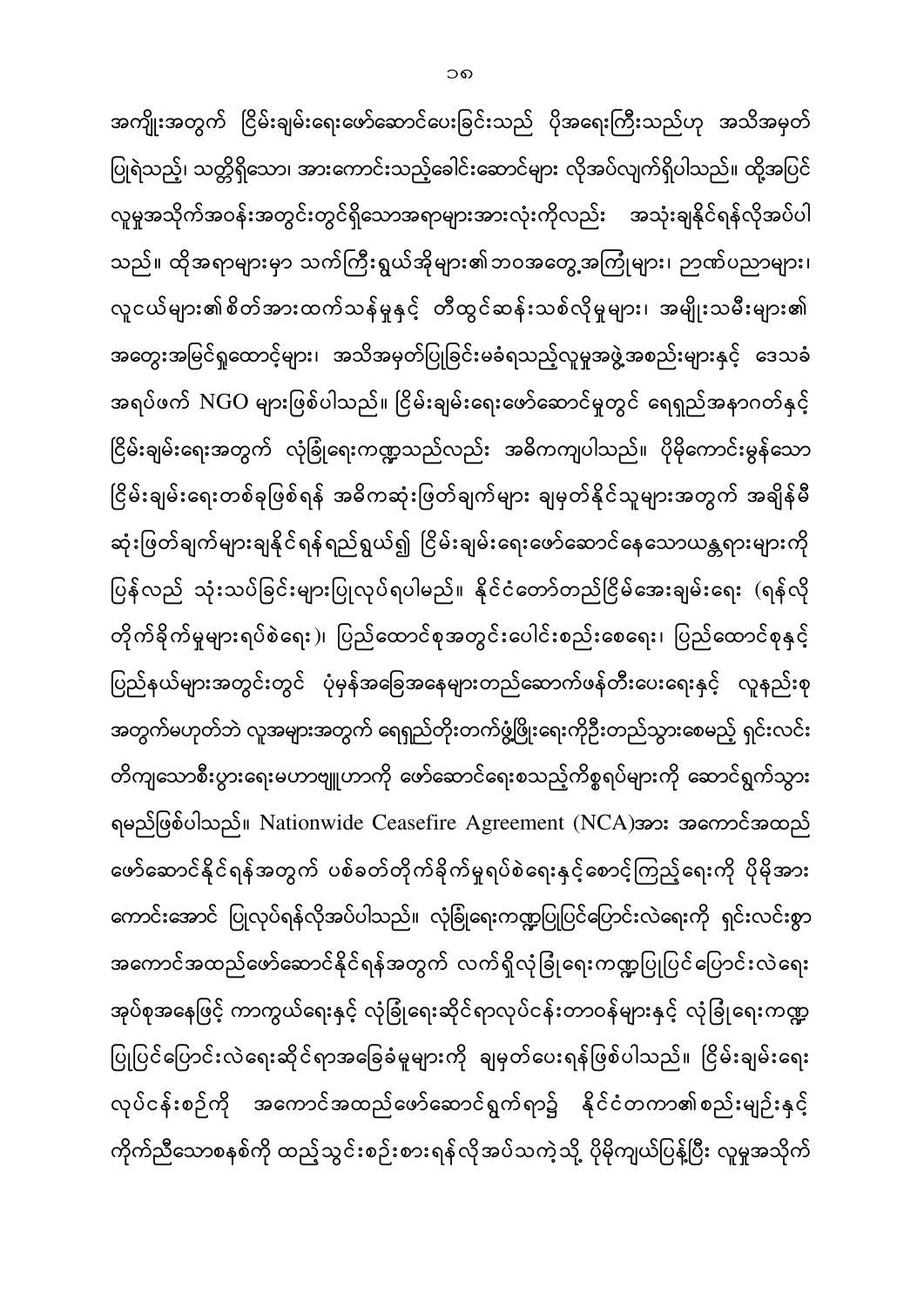အဝန်းအတွင်းမှ သင့်တော်မျှတသော ကောင်းမွန်စွာလည်ပတ်နိုင်သည့် လုံခြုံရေးစနစ်နှင့် လူသားလုံခြုံရေးတို့အတွက် အကောင်အထည်ဖော်သည့်အခါ နိုင်ငံတကာ၏ပံ့ပိုးကူညီနိုင်မှု များကို ထည့်သွင်းစဉ်းစားရန်လိုအပ်ပါသည်ဟု (၂၆.၁၀.၂၀၁၈)ရက်နေ့၌ တောင်ကြီးမြို့တွင် ပြုလုပ်ခဲ့သည့် "လက်နက်ကိုင်ပဋိပက္ခချုပ်ငြိမ်းရေး" နိုင်ငံရေးဆိုင်ရာဟောပြောပွဲတွင် Brigadier Ian Rigden က သုံးသပ်ပြောကြားခဲ့ပါသည်။ $^{\circ e}$ 

နိဂုံး

၃၃။ လက်နက်ကိုင်ပဋိပက္ခများဖြေရှင်းလိုလျှင် ခေါင်းဆောင်များနှင့် ဆွေးနွေးသဘော တူညီချက်ရရှိရုံသာမက နောက်လိုက်ငယ်သားတို့၏ ပဋိပက္ခအလွန်စားဝတ်နေရေးနှင့် လူနေမှုဘဝရပ်တည်ရေးတို့ကိုပါ ဖန်တီးပေးရမည်ဖြစ်သည်။ သို့မဟုတ်ပါက နောက်လိုက်များ အနေဖြင့် လက်နက်ကိုင်လုပ်ငန်းစဉ်ကိုသာ တတ်သိနားလည်သည့်အတွက် ငြိမ်းချမ်းရေး လုပ်ငန်းစဉ်သည် ၎င်းတို့အတွက်မဟုတ်ဟုနားလည်သဘောပေါက်နေလျှင် ထိုလက်နက်ကိုင် လုပ်ငန်းစဉ်သာ ဆက်လက်ဆောင်ရွက်သွားကြမည်ဖြစ်သည်။ ထို့ကြောင့် DDR/SSR လုပ်ငန်းစဉ်သည် ငြိမ်းချမ်းရေးလုပ်ငန်းစဉ်၏ အခက်ခဲဆုံးအစိတ်အပိုင်းဖြစ်ကြောင်း တွေ့ရှိ ရပါသည်။ ငြိမ်းချမ်းရေးလုပ်ငန်းစဉ် လက်တွေ့အကောင်အထည်ဖော်ဆောင်ရာ၌ လက်နက် ဖြုတ်သိမ်းပြီးသောလက်နက်ကိုင်အဖွဲ့ဝင်ဟောင်းများအနေဖြင့် ဤလုပ်ငန်းစဉ်တွင်ပူးပေါင်း ပါဝင်ရန်လိုအပ်သကဲ့သို့ လုံခြုံရေးကဏ္ဍဆိုင်ရာပြုပြင်ပြောင်းလဲခြင်းများလည်း လုပ်ဆောင် သွားရန်လိုအပ်ပါသည်။ ထို့ပြင် ပြည်တွင်းငြိမ်းချမ်းရေးဖော်ဆောင်မှုတွင် အစိုးရနှင့်အတူ တိုင်းရင်းသားပြည်သူတစ်ရပ်လုံး ပူးပေါင်းပါဝင်ဆောင်ရွက်ကြမှသာ ကောင်းမွန်သော အုပ်ချုပ်ရေးစနစ်ကိုတည်ဆောက်နိုင်မည်ဖြစ်ပါသည်။ ပြည်သူတစ်ရပ်လုံးပါဝင်လာခြင်းမှ တစ်ဆင့် ယုံကြည်မှုတည်ဆောက်ခြင်းနှင့် အပြုသဘောဆောင်သော တွေ့ဆုံဆွေးနွေးရေး

 19 Brigadier Ian Rigden- Humanitarian Dialogue (HD) 26 2018 - လက်နက်ကိုင်ပဋိပက္ခ ချုပ်ငြိမ်းရေး၊